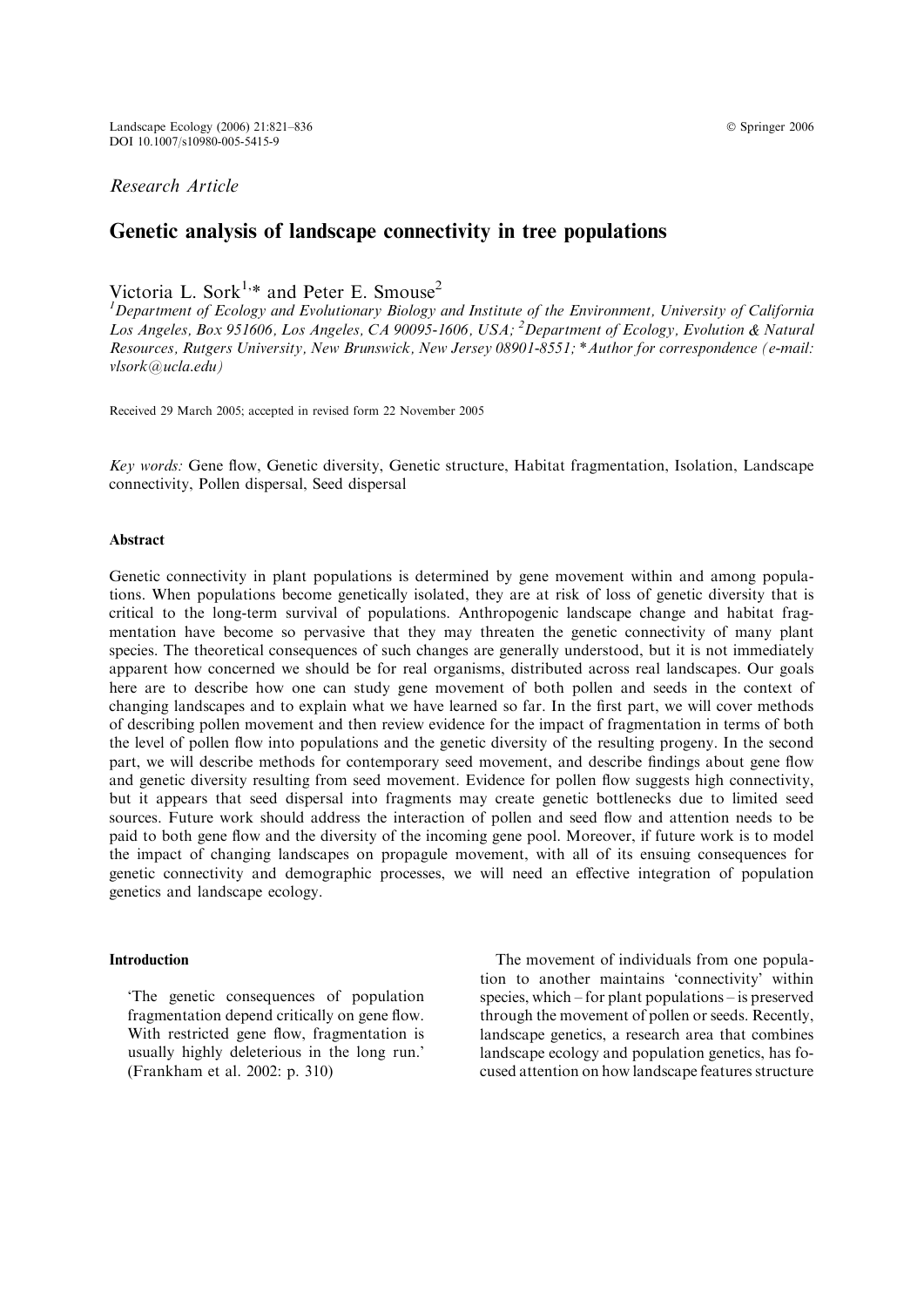genetic variation within and among populations – through their impact on gene flow, the exchange of genes among populations (Manel et al. 2003). Many of the statistical tools available for application to landscape genetics, e.g., Mantel tests, spatial autocorrelation, Bayesian clustering, and multivariate analyses, have been in use for some time in population genetics (see Epperson (2003) for an extensive review), and newer tools (e.g., GIS) are relatively new in genetic research. These tools help identify the historical impact of landscape features on genetic structure, and biologists are now asking questions about the influence of landscape changes on contemporary gene flow and connectivity. Such questions require new approaches.

What are the motivations for analyzing the genetic component of landscape connectivity? First, fragmentation has become a major topic of concern to landscape ecologists, conservation biologists, and evolutionary biologists. Many populations that were once continuous exist now only as fragments, exhibiting a collection of local populations or a metapopulation (sensu lato) structure, with altered degrees of connectivity (Harrison and Hastings 1996). Hamrick (2004) points out that many tree species are likely to be resilient to landscape changes because they already contain high genetic diversity and they have successful mechanisms for extensive propagule flow. The question is whether these genetically isolated, sometimes small, remnant populations are at risk of losing genetic diversity, and potentially adaptive genetic variation (Saunders et al. 1991; Ledig 1992; Ellstrand and Elam 1993; Young et al. 1996; Nason et al. 2000; Young and Clarke 2000; Frankham et al. 2002; Holderegger et al., in press). Second, fragmentation can also change the quality of the landscape within and among fragments through edge effects, invasive species, and changes in species composition. The environmental changes, combined with global environmental change, can influence evolutionary processes in a relatively short time frame and the response to these changes will require genetic variation. Third, many biologists are struggling to follow animal and plant movement across landscapes for their demographic studies, and genetic markers are useful for gauging the impact of real time changes in the landscape.

An important question to address is whether landscape alteration will jeopardize future population fitness and evolutionary potential by disrupting propagule flow (Sork et al. 1999). Does fragmentation alter connectivity? Do fragments experience more or less genetic immigration? What happens when we lose or change pollinators or dispersal agents? To answer these questions, we need an approach that can be deployed over a large enough spatial scale to capture the majority of propagule movements that occur during a single reproductive episode (Sork et al. 1999). One step in understanding genetic movement is to estimate how far both pollen and seed move, providing an estimate of the reproductive neighborhood size of the population (sensu Wright 1943, 1946), because the neighborhood size provides a sense of whether populations are at risk of losing genetic diversity. Also needed are estimates of the rate of genetic immigration to provide a measure of the degree of genetic isolation for the fragment.

The goals of this paper are to review methods for examining contemporary propagule movement in plant populations and then to examine the empirical literature to understand the impact of landscape change on the risk of loss of genetic variation. The first, and major, part of this paper will concentrate on pollen flow. We will briefly recapitulate two common genetic methods of measuring real-time pollen movement, as a measure of the impact of landscape change: parentage analysis and TwoGener analysis, both used to translate pollen pool structure into an estimate of the scale of propagule movement. We will then summarize the numerous studies of pollen flow in fragmented landscapes, and propose two elements of risk of loss of genetic variation: (i) the degree of isolation of a fragment, and (ii) the diversity of incoming gene sources. The second part of the paper will address seed flow, which is equally, or perhaps even more critical for demographic and genetic connectivity, but for which available data are fewer. We will summarize methods (with additional detailed discussion in Appendices) and then present available studies on the impact of fragmentation on connectivity. We will conclude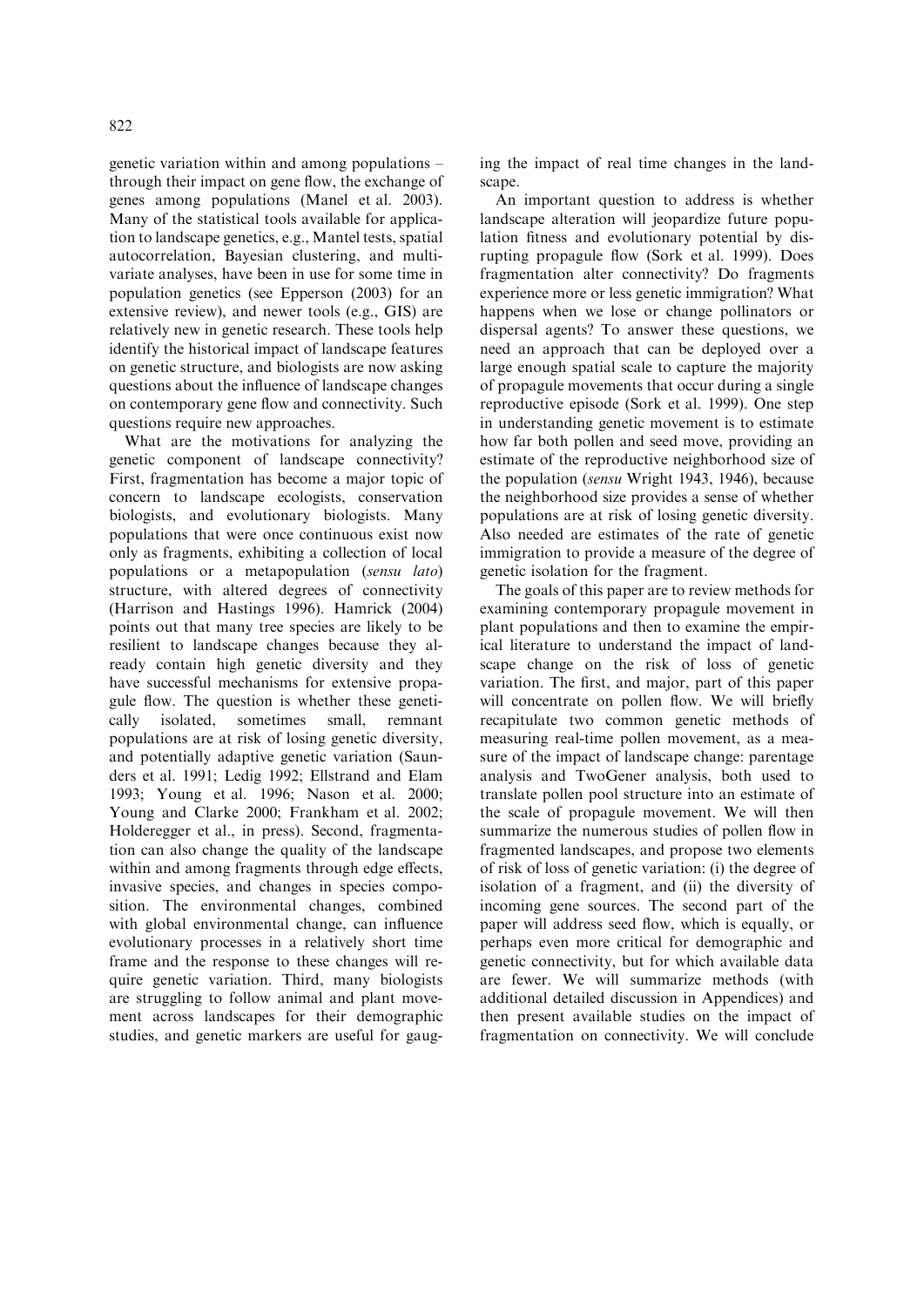the paper with a brief mention of other methods and their potential contribution to such questions.

#### Pollen movement across the landscape: methods

For pollen movement, paternity analysis of progeny (e.g., Meagher and Thompson 1987; Devlin and Ellstrand 1990; Adams et al. 1992; Smouse et al. 1999; Burczyk et al. 2002; Gerber et al. 2003) and the more recently developed two-generation pollen pool structure approach, dubbed Two-Gener (Austerlitz and Smouse 2001; Smouse et al. 2001), provide alternative ways of describing pollen flow (Smouse and Sork 2004). Both of these approaches can be used to estimate the pollen contribution to neighborhood size, the average distance of pollen dispersal, and the shape of the dispersal kernel. We have compared and contrasted these two methods elsewhere, in extenso (see review of both methodologies in Smouse and Sork (2004)), but their differences can be summarized briefly, as follows. Paternity analysis provides a description of the source and location of the pollen that fertilizes the seeds produced by a small number of maternal trees. Within a delimited area, this method can identify the total number of pollen sources, describe the dispersal curve, and estimate the proportion of incoming pollen, i.e., pollen that comes from outside that area. With paternity analysis, it is possible to estimate the proportion of pollen immigration coming from outside the study area. For a larger portion of the landscape, TwoGener can estimate the average effective number of pollen donors, and the effective neighborhood size for a site and use this information to model the effective pollen dispersal curve, assuming a given dispersal function. Both methods are useful for studying landscape change because they measure on-going processes of gene movement. With TwoGener, we can more easily estimate the effective number of pollen donors contributing to the genetic diversity of the gene pool, over a larger area. Below we give an overview of the two methods.

# Paternity analysis

Once we designate the genotype of the pollen donor for a particular offspring, sampled from a

mother of known genotype and location, and if we can pinpoint his location on the landscape, then we can measure the pollen dispersal distance directly. With enough such paternally designated seeds, we can work out the effective pollen dispersal distribution, and from it, both the average and variance of effective pollen dispersal. In practice, we genotype the mother and her offspring, and given those genotypes and standard paternity analysis mathematics, we compute the likelihood of any particular male genotype donating the required pollen gamete (Essen-Moller 1938). With a multiple-locus genetic battery of sufficient resolving power, we can reduce the list of credible paternal genotypes to a small number, all others having been excluded genetically, with (in general) one candidate genotype (of a small set) being much more likely than any of the others. With a genetic battery of limited resolution (the more usual case), we can exclude most paternal candidates for any particular offspring, but cannot compellingly assign paternity to a single candidate genotype.

When we can reasonably assume that the battery of potential pollinators is drawn primarily from the set of local males, say those within a fragment or within a sufficiently small circle of arbitrary radius, often dubbed a 'neighborhood', then we discover that the set of credible fathers for any particular offspring contains a single candidate male, who is designated the father. With enough offspring, we can estimate the 'spectrum' of paternity, even where we cannot designate each and every father exactly. Common approaches will use either maximum likelihood assignment analysis to identify potential fathers for purposes of categorical or fractional assignment (e.g., Roeder et al. 1989; Devlin and Ellstrand 1990; Marshall et al. 1998), or paternity exclusion analysis to identify at least one potential father whose genotype is completely compatible with the progeny (e.g., Ellstrand 1984). The usual result is that some males contribute substantially more offspring to overall recruitment than do others and that male contributions vary by female as well (see Smouse and Sork 2004, and references therein). This information can yield the source pollen donors and their location within a proscribed area, the proportion of progeny who are likely to have been fertilized by pollen donors outside an area, and the shape of the dispersal curve for pollen from within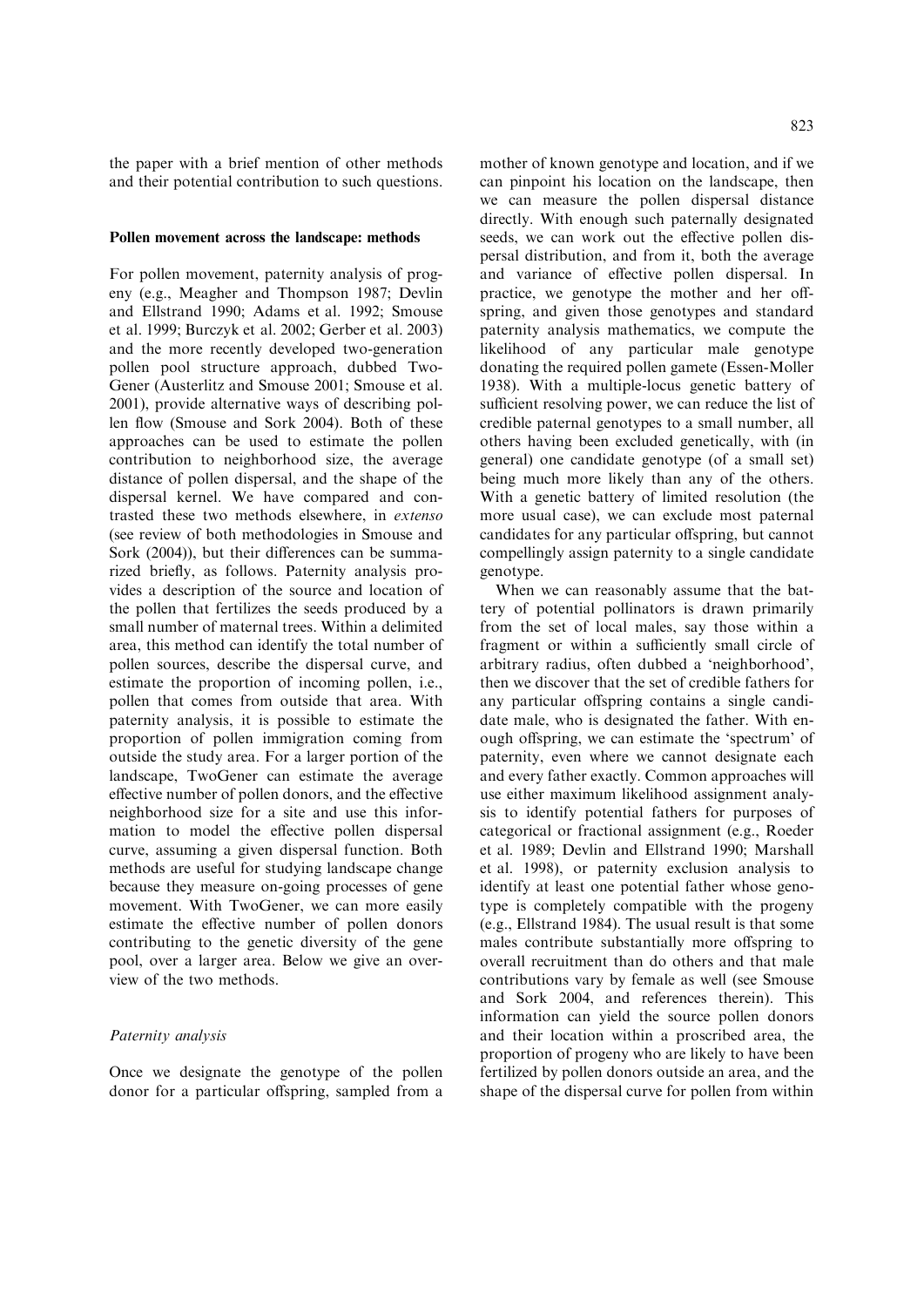the area. Connectedness is characterized by the estimate of incoming pollen into the site or fragment. (See Appendix A for more detail.) The details, opportunities and limitations offered by the various paternity approaches are discussed elsewhere (Sork et al. 1999; Burczyk and Chybicki 2004; Smouse and Sork 2004).

A useful demonstration of paternity analysis is a study of pollen movement in a 5.76 ha forest stand with 296 adult trees of Quercus petraea and Quercus robur, located within a continuous oak forest in France. Sampling 13 maternal trees and 986 of their offspring, and using a six-locus microsatellite battery, Streiff et al. (1999) used paternity exclusion analysis to identify the pollen donors. They identified 310 progeny that were compatible with a single pollen donor within the stand, 27 with multiple potential pollen donors, 17 that were self-fertilized, and 23 that were interspecific hybrids. All others were classified as due to pollen flow (not attributable to any adult within the stand, and thus immigrants). For progeny with pollen sources within the stand, average pollen dispersal distance was about 44 m ( $SD = 33.2$  m). They found that the majority of donor-attributable pollinations resulted from pollen sources near the maternal tree and used a negative exponential dispersal curve to describe the pattern, but  $>65\%$ of the progeny resulted from pollen donors located more than 100 m away. This study found that the single most frequent pollen source was close to the maternal plant, but the number of pollen sources was high, and the proportion of progeny from fathers outside the plot was also high.

#### TwoGener analysis

For a great many species, we cannot realistically sample and genotype enough of the candidate males to make paternity analysis a useful approach. The males are spread over too large an area to enumerate effectively, or the number of potential candidates within pollination range is simply too large to genotype effectively. Forest tree species, with relatively low density per hectare, are relatively tractable for the required sampling, but imagine an understory shrub, forb, or grass, where there are potentially thousands of candidates within reasonable sampling distance of the index mothers. Exhaustive enumeration is beyond

reach. In these situations, an alternative is provided by TwoGener analysis, the central principle of which is that we can genotype a sample of mothers, a sample of their seeds, and can infer something about the pollen cloud from which a particular mother has drawn, without actually knowing who the contributing males are or where they are to be found. To the same extent that pollination is localized, mothers – spaced out across the landscape – will sample different arrays of pollen donors, so that the pollen clouds fertilizing those mothers will have different allele frequencies (Austerlitz and Smouse 2001; Smouse et al. 2001). We measure the 'genetic structure' of the pollen pool, encapsulated in the intraclass correlation coefficient, measured as the fraction of the total genetic variation of male gametes that is attributable to maternal differences in their sampled pollen pools, specifically  $\Phi_{\text{ft}} = \sigma_{\text{A}}^2$  $(\sigma_{\rm W}^{2} + \sigma_{\rm A}^{2}).$ 

From this measure of pollen pool structure,  $\Phi_{ft}$ , we can extract two types of information: (1) a measure of the effective number of pollen donors contributing to the average female,  $N_{\text{ep}}$ , and (2) a measure of the average distance of effective pollen dispersal,  $\delta$  (see Appendix B for details). Essentially,  $N_{en}$  is the number of *idealized* pollen donors (all contributing equally and randomly) that would yield the pollen structure actually observed. Because pollen sources are not represented equally among progeny, this number is usually somewhat smaller than the total number of contributing pollen donors (Smouse and Sork 2004). If the sampled mothers are spaced far enough apart on the landscape that they draw pollen from completely different males, then we can translate  $N_{\rm ep} = (1/2\Phi_{\rm ft})$ . To translate  $\Phi_{\rm ft}$  into an estimate of the average pollination distance  $(\delta)$ , we must assume some particular family of pollen dispersal curves. Austerlitz and Smouse (2001, 2002) gave special cases for normal and exponential functions of pollen dispersal, but accumulating experience suggests that pollen dispersal has a more extended and flatter tail than had been realized (Austerlitz et al. 2004), and the field is now moving toward generic use of the exponential power family of distributions (Clark 1998). See Appendix B for more detail.

We will illustrate TwoGener with one of our own studies that shows the impact of landscape context on  $\Phi_{ft}$  and  $N_{ep}$  (Sork et al. 2005). In this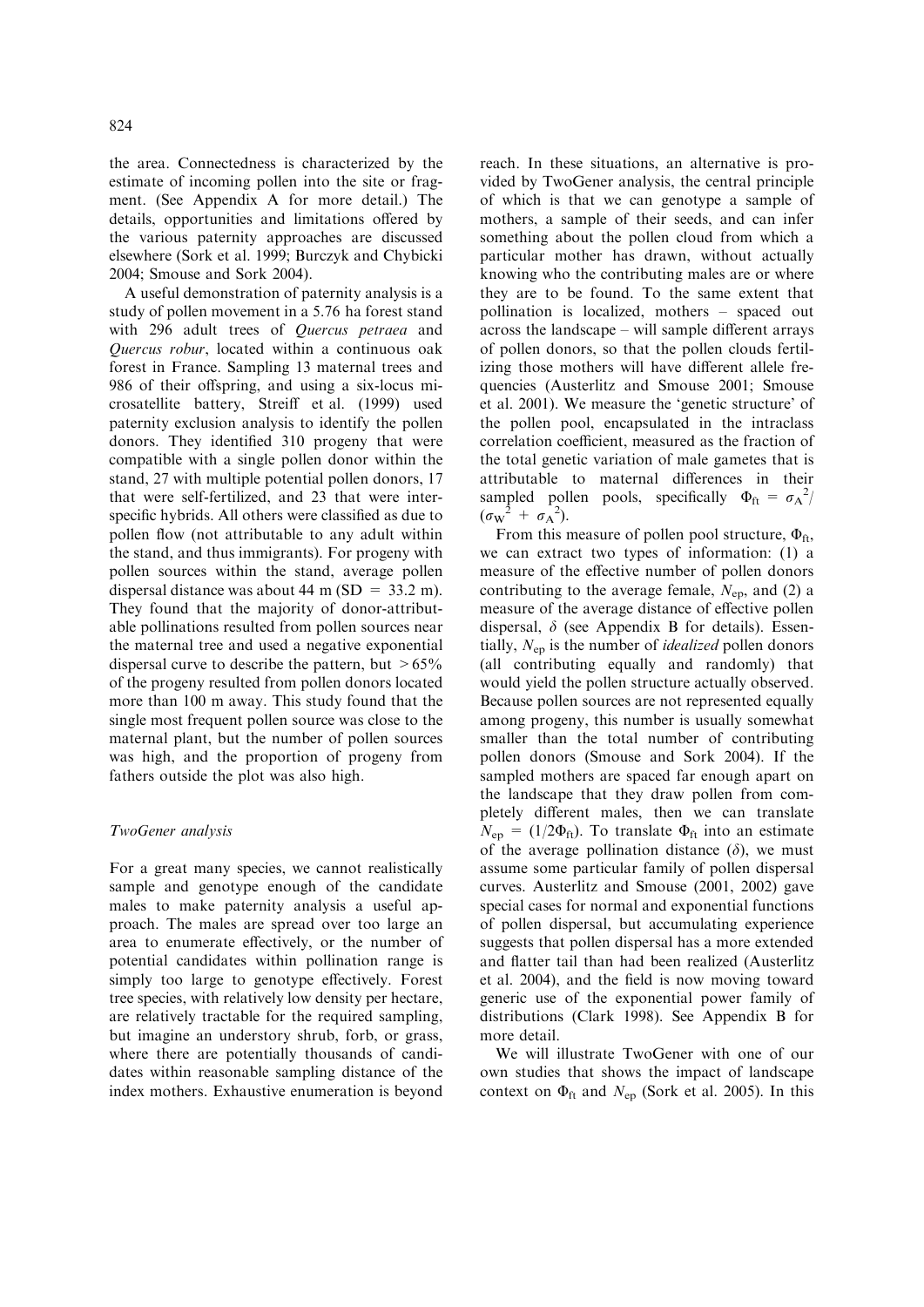case, we were examining the question of whether tree-harvesting methods implemented by the Missouri Ozark Forest Ecosystem Project (MOFEP) might influence patterns of pollen flow. The MOFEP experimental design deploys two treatment types, referred to as uneven-aged management (selective cutting, S) and even-aged management (clear-cutting, C, with scattered clearings of 3–12 ha each), and a third category of no harvest management (uncut, U), used as a control (Brookshire and Hauser 1993). Both cutting regimes were achieved by harvesting approximately 10% of the standing biomass for the sites receiving a silvicultural treatment, which reduces the overall vegetative structure of the forest (Kabrick et al. 2002). In a study of Cornus florida, an insect-pollinated, mostly understory tree species, we found that removal of forest vegetation increased pollen movement for trees sample adjacent to the clear-cut areas and, to a lesser extent, for trees in the selective cut areas (Sork et al. 2005). Using TwoGener, we found that  $\Phi_C \leq \Phi_S \leq \Phi_U$ , so that pollen pool structure was less in clear-cut than in uncut areas, with selective-cut intermediate, which translates into more effective pollen donors in clear-cut ( $N_{ep} = 5.56$ ) and selective-cut  $(N_{\rm ep} = 4.00)$  areas than in uncut areas  $(N_{\rm en} = 2.87)$ . This study illustrates how landscape change alters pollen movement and how we might test for differences among sites.

### Pollen movement in landscapes: empirical findings

We will now integrate results based on these two approaches, as well as others, to address the critical issue of how anthropogenically-derived population fragmentation might affect genetic connectivity. Here, we will present studies of pollen flow and diversity of pollen/seed sources, the two key factors that affect the risk of loss of genetic variation.

Many landscape scale studies have examined pollen flow into forest fragments (see Smouse and Sork 2004). These studies, mostly tropical, identify a focal area that includes one or more fragments and then estimate proportion of progeny fertilized from pollen donors outside the fragment. Two striking results have emerged so far. First, many tropical canopy species have immigrant pollen dispersal distances from other areas greater than

100–200 m away (see papers cited in Hamrick and Nason 2000), and, in the case of species with specialized pollinators, such as tropical figs (Ficus spp.), the pollen immigration is over distances greater than 1 km, resulting in an extremely large neighborhood area (Nason et al. 1996). Second, many populations in small fragments receive moderate to high levels of pollen immigration (see Table 6.2 in Hamrick and Nason (2000)). These results suggest that, for many tropical plant species, especially those with specialized pollinators,

pede pollen flow resulting in fertilization. It should be pointed out that one reason that trees in small fragments receive a high proportion of immigrant pollen is the paucity of local trees available as pollen sources. This explanation is illustrated by two studies: (a) an insect-pollinated species (Swietenia humilis), studied in tropical dry forest fragments in Honduras (White et al. 2002), and (b) a wind-pollinated oak species (Quercus humboldtii), in montane tropical forest fragments in Colombia (data from Fernández-M and Sork, 2005). In both cases, the inter-fragment distance is on the order of a kilometer. The two species exhibited similar patterns of decreased proportion pollen flow  $(m)$  into fragments, as numbers of trees within fragments increased (Figure 1a, b), although the shape of the relationship was a negative power function for S. humilis (Figure 1a) and a negative exponential for  $Q$ . humboldtii (Figure 1b). Thus, it appears that proportion of gene flow is high, because the abundance of local adults is low.

fragmentation and physical isolation do not im-

One cause of high pollen flow into fragments is the removal of intervening vegetative structure may enhance pollen movement. In a study of wind-pollinated Pinus echinata, (Dyer 2002), conducted in the same three MOFEP treatments describe Sork et al. 2005, pollen movement was higher for trees left standing in clearings than for trees in sites with the other treatments. This study and that of *Cornus florida* indicate that gene movement was enhanced by reductions in the vegetative structure of the forest. When we compare mean distance of effective pollen movement in savanna populations of Quercus lobata (Sork et al. 2002) with that of closed forest populations of Quercus alba (Smouse et al. 1999), we find that pollen movement was farther in the savanna, although the effective number of pollen donors in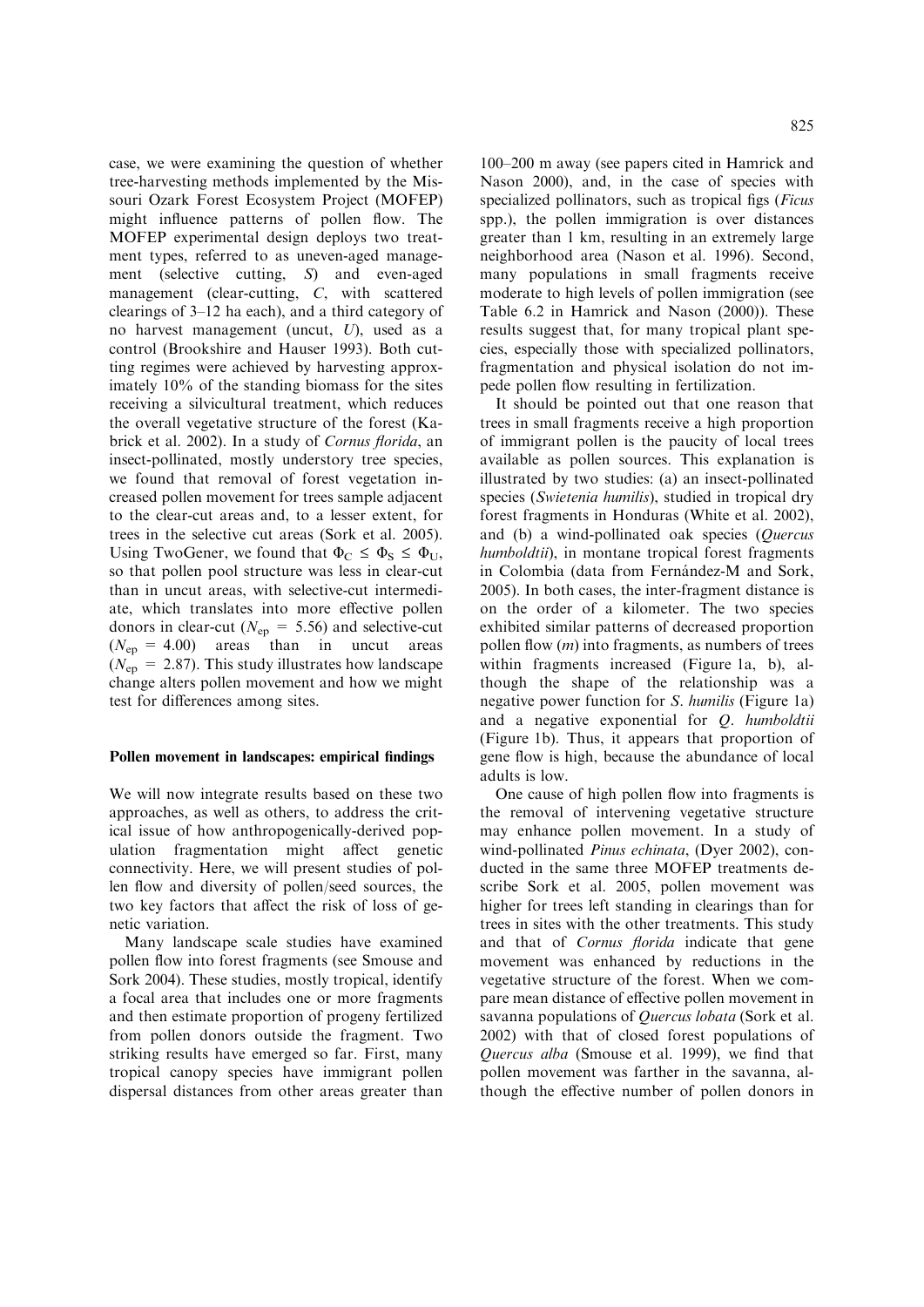

Figure 1. Relationship between proportion of pollen flow into fragments with varying number of local adults for two tropical tree species, showing the functional relationship with the highest correlation value. (a) Wind-pollinated Quercus humboldtii in fragmented montane forests of Colombia, South America (data from Fernández-M and Sork, 2005). (b) Insectpollinated Swietenii humilis in fragmented tropical forests in Honduras, Central America (White et al. 2002).

the savanna was smaller. For insect-pollinated species, the dynamics may depend on whether the pollinators are generalists or specialists. Specialized pollinators that pollinate species in low abundance, such as the wasps that pollinate tropical figs (Nason and Hamrick 1997), have evolved the ability to find conspecific adults spaced far apart. For the Amazonian tree species, Dinizia excelsa, native pollinators move pollen between close neighbors in continuous forest, but invasive Africanized honeybees move pollen great distances between isolated trees (Dick et al. 2003). Thus, in spite of concerns that fragmentation will isolate populations, many tree species – representing diverse pollen vectors – experience enhanced pollen immigration for isolated trees.

The other consequence of pollen movement in fragments is a change in the diversity of pollen sources. Is the immigrant pollen pool derived from few sources or from many pollen sources? High immigration rates alone do not prevent genetic bottlenecks. One way to measure the genetic diversity is to estimate the effective number of pollen donors  $(N_{ep})$ . In the aforementioned study of Quercus humboldtii (Fernández-M and Sork, submitted), the genetic diversity of seedlings within fragments was less than that in continuous forest, suggesting that adults within fragments are mating with fewer pollen donors and receiving less pollen diversity than adults in continuous forest. Dunphy et al. (2004) also reported a paradoxical pattern for Hymenea courbaril, a tropical dry forest tree often found in small stands, relatively high rates of pollen immigration  $(m)$  but low effective numbers  $(N_{ep})$  of pollen donors.

One process that can occur in fragments, even in the presence of high gene flow, is an increase in the level of inbreeding. For example, the tropical tree Spondias mombin exhibited significant reduction of germination and fruit production in small fragments, when compared with continuous forest populations, despite high rates of pollen inflow (Nason and Hamrick 1997). In the Costa Rican dry forest species Enterolobium cyclocarpum, pollen deposition, fruit production, seeds per fruit, and progeny vigor were lower for trees in pastures than for those in continuous forest (Rocha and Aguilar 2001). Similar reductions in reproductive success were observed for solitary pasture trees in the dry tropical forest species, Pachira quinata (Fuchs et al. 2003). Collectively, these results suggest that high levels of inbreeding and/or loss of adaptive genetic variation may be occurring in fragments and for isolated trees, in spite of the amount of gene flow. However, few studies have measured this factor specifically.

Studies that estimate  $N_{ep}$  for tree populations, either through TwoGener analysis or similar methods (e.g., MLTR mating system analysis, Ritland 1989, 1990), report a range of  $N_{\rm en}$  from 2 to 200 for the average seed tree (see Smouse and Sork 2004, Table 3). Scattered and insect-pollinated tree species such as Jacaranda copaia in Costa Rican dry forests and *Albizia julibrissin* in an urban setting exhibit values of  $N_{ep}$  < 2 and < 3, respectively (James et al. 1998; Irwin et al. 2003). We also see that fragmented populations of wind-pollinated

826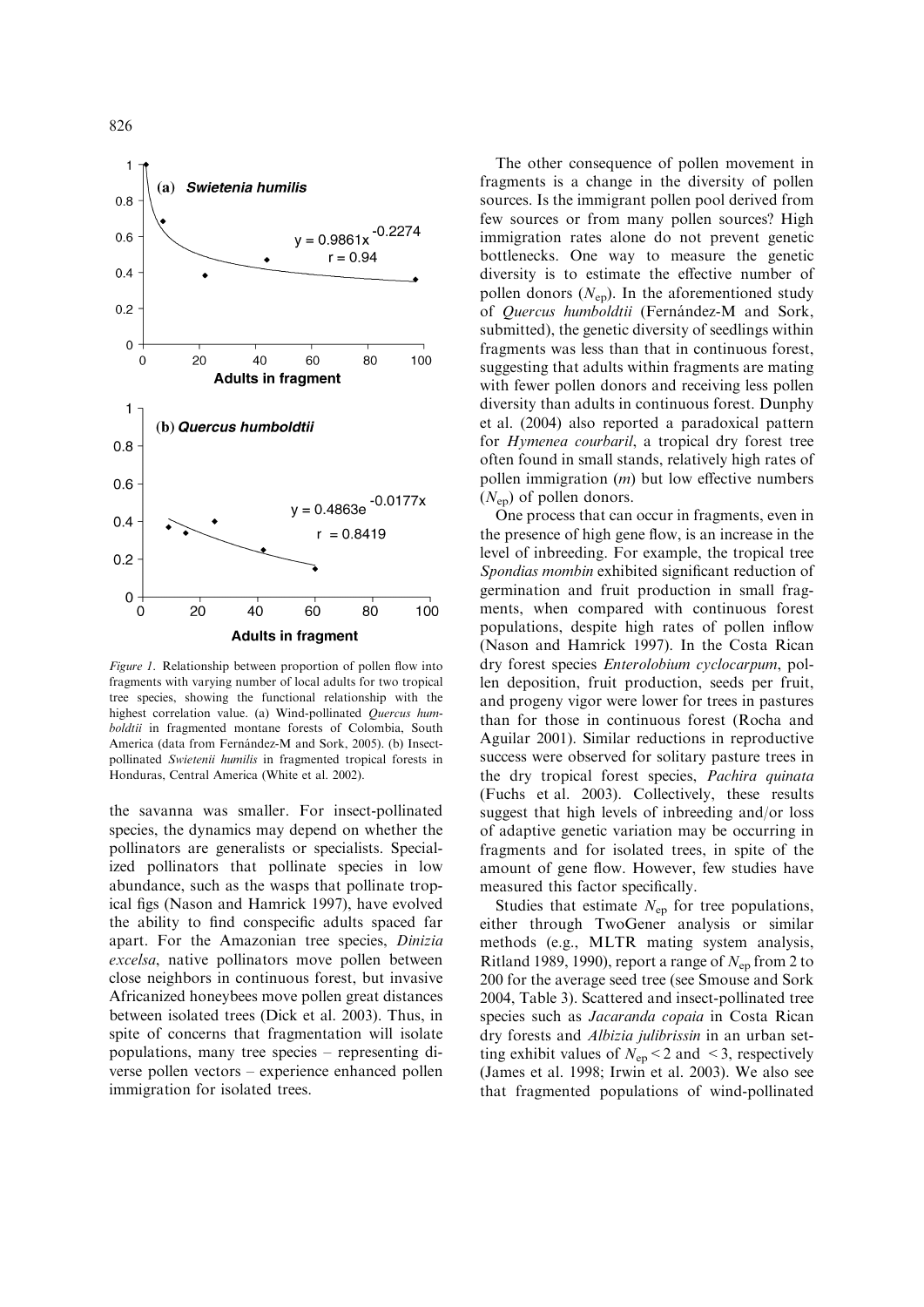Quercus humboldtii exhibit estimates of  $N_{\rm en}$  (  $\sim 6$ ) individuals; Fernández-M and Sork, 2005), which are only slightly smaller than populations in closed forests of *Quercus alba* ( $N_{ep} \sim 8$  individuals, Smouse et al. 2001) and of Quercus velutina  $(N_{\rm ep} \sim 6-8$  individuals, Fernández-M, Idol, & Sork, under review). By way of contrast, several examples show high values of  $N_{ep}$  in continuous forest populations (e.g.,  $N_{ep} > 70$  in *Pinus sylves*tris, Robledo-Annucio et al. 2004; see also Smouse and Sork 2004, Table 3). There are evidently exceptions, however, because Enterolobium cyclo*carpum* has higher  $N_{\rm en}$  in pasture populations than in the closed forest populations (Rocha and Aquilar 2001). There seems to be a tendency for insectpollinated species to have lower values of  $N_{ep}$  than wind-pollinated species, suggesting that these species might be much more vulnerable to fragmentation. However, one might ask whether the high pollen movement by wasps for tropical figs (Nason et al. 1996) or African honey bee pollen dispersal for a Brazilian rainforest tree (Dick et al. 2003) are the exceptions or rule.

As we integrate the findings of these various studies, we can see that the degree of risk of loss of genetic variation for a given fragment will depend on (i) the degree of isolation, and (ii) the diversity of pollen (or seed) sources that come into the fragment (see Table 1). Fragments that have high isolation and low diversity of contributing pollen sources, such as found in isolated, small fragments, will have a high risk of loss of genetic variation. Fragments that are not isolated and receive a low number of incoming pollen sources will have high gene flow but a moderate risk of loss of genetic variation. This pattern was illustrated by the study described above of Hymenea courbaril (Dunphy

et al. 2004). A third pattern occurs in fragments with high isolation and high number of pollen sources, which would result in low risk of loss of genetic variation. So far, no examples exist, probably because the combination of high isolation and many pollen sources is unlikely. Finally, the category with the lowest risk applies to fragments with low isolation and high number of pollen sources. An example here is the study of high gene flow and high  $N_{\text{ep}}$  observed for *Dinizia* excelsa that occurs in Brazilian fragments, and whose pollen is dispersed by Africanized honeybees (Dick et al. 2003). In sum, risk of loss of genetic diversity through pollen flow is determined by the extent of connectivity for a given fragment or set of fragments and the effectiveness of the dispersal process in delivering pollen to these fragments. As we look at the continuum of high to low risk of loss of genetic variation, it becomes apparent that the diversity of the incoming pollen (or seed) influences overall gene pool diversity more than simply having a high level of gene flow (Table 1). The maintenance of genetic variation requires gene flow, but especially gene flow from diverse sources.

#### Seed movement across the landscape: methods

The methods for genetic assessment of contemporary seed dispersal have been somewhat refractory, because it is often difficult to recover seeds that have already been dispersed. Moreover, it is more difficult to determine the genotypes of both parents from an already-dispersed seedling than it is to determine the paternal genotype from a seedling sampled directly from a mother of known

|  | Table 1. Summary of two components of landscape connectivity that affect the risk of loss of genetic variation for a given population |  |  |  |  |
|--|---------------------------------------------------------------------------------------------------------------------------------------|--|--|--|--|
|  | fragment: (i) high vs. low degree of isolation; (ii) few vs. many sources contributing to incoming pollen/seed pool.                  |  |  |  |  |

|                                      | Degree of isolation                         |                                                          |  |  |
|--------------------------------------|---------------------------------------------|----------------------------------------------------------|--|--|
|                                      | High                                        | Low                                                      |  |  |
| Few sources of incoming pollen/seed  | Low gene flow from few sources<br>HIGH risk | High gene flow from few sources<br><b>MODERATE</b> risk  |  |  |
| Many sources of incoming pollen/seed | Low gene flow from many sources<br>LOW risk | High gene flow from many sources<br><b>VERY LOW</b> risk |  |  |

Gene flow is defined as the proportion of progeny whose parental donor came from outside the fragment. The number of incoming pollen sources l can be estimated by  $N_{ep}$ , effective number of pollen donors per mother, or genetic diversity of pollen pool. The number of effective incoming contributors to seed pool can be estimated by  $N_{\text{em}}$ , effective number of seed sources per patch, or maternal genetic diversity of seed/seedling pool.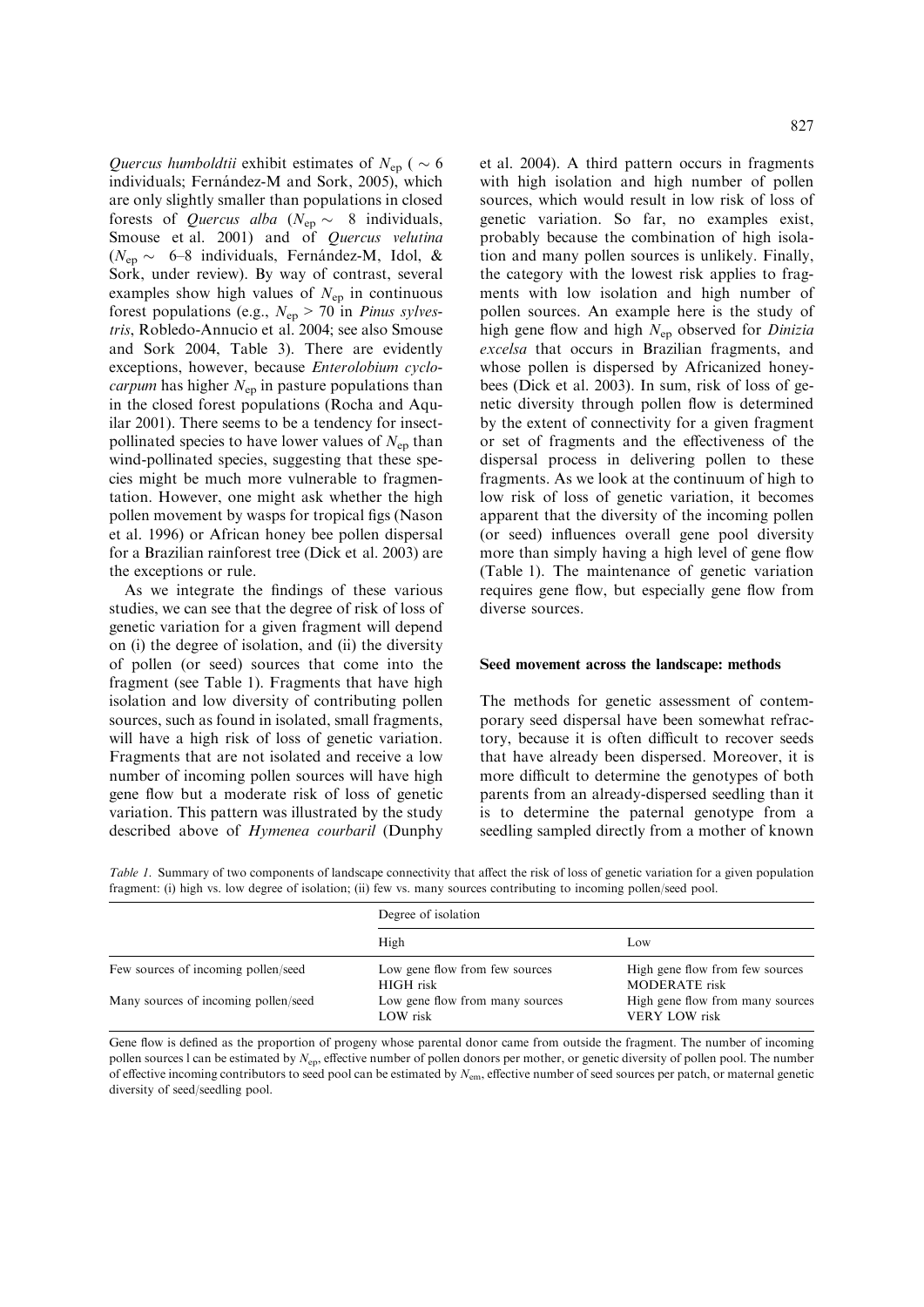genotype (Smouse and Sork 2004). The very recent innovation of using maternally inherited seed coat tissue to identify maternal genotype directly overcomes this latter problem (Godoy and Jordano 2001). With this genetic assay, it is now possible to do maternity analysis of seeds rather than parentage analysis. Frequently, the tail of the seed dispersal distribution often extends beyond the area that can be sampled effectively, and we must sometimes extrapolate far beyond the range of sampling. Under such circumstances, we can use a seed-pool structure approach, which allows one to sample a larger portion of the landscape to identify the scale and extent of seed movement (e.g., Grivet et al. 2005). However, this method is also limited in its sensitivity to the tail of the distribution. Nonetheless, methods are now available that allow estimation of the scale of seed dispersal, the effect of seed dispersal on the genetic diversity of the seed pool, and the fraction of the local gene pool that is due to immigration. These seed pool methods are less easily applied than are their pollen pool analogs and the results lag behind those for pollen, but the role of seed dispersal in seedling recruitment, migration among populations, and colonization of new sites is so pivotal that we continue to study it. At a minimum, we need information on the proportion of seedlings that come from outside a fragment, as well as whether the immigrant seedlings are derived from few or many maternal trees. Below we discuss two methods for describing contemporary seed-mediated gene movement.

## Maternity analysis

We can use the same genetic and statistical principles to assess maternity as we have for paternity, but, with dispersed seed, we have to infer the genotypes of both parents. We have entered the realm of the 'two parent problem' (Meagher and Thompson 1987), an extremely difficult genetic and statistical challenge that has (until recently) impeded forward progress on the genetic analysis of seed flow. The determination of the maternal genotype from maternally inherited seed tissue, however, places us in the enviable position of being able to determine the diploid maternal genotype exactly and without reference to the paternal contribution. All we need to do is determine where that mother is to be found. If seed movement is strictly local, as it seems to be in many species, intensive adult sampling over an area of manageable size will yield an immediate characterization of the seed-dispersal kernel (Godoy and Jordano 2001). If seed-dispersal is more extended, we can still genotype all of the adults within a neighborhood of the recovered seed, and can estimate the dispersal function for seeds inside the neighborhood.

## Seed pool structure analysis

For many plant species, seeds are widely dispersed in a patchy manner (e.g. beneath nesting sites of spider monkeys (Ateles paniscus) in Amazonian forests (Russo and Augspurger 2004)) and it is not feasible to genotype the full range of maternal candidates. Or, in some experimental situations, seeds are collected from seed traps (e.g. Dalling et al. 2002), and it is also difficult to sample all maternal candidates. Under these two circumstances, if we can determine the maternal genotype from the seed tissue a la Godoy and Jordano (2001), we can deploy a seed pool structure approach by conducting a classical AMOVA of the genetic composition of groups of seeds in patches or seed traps. We treat the groups of seeds as strata and the diploid seed coats as replication within strata. Here, we are trying to characterize the local seed pool, not the pollen pool. Using similar logic, we can estimate the effective number of seed sources per seed pool and we can estimate the scale of seed dispersal. Using AMOVA is a simple and accessible way to conduct this analysis (for details see Appendix B).

To illustrate this approach we will describe our study (Grivet et al., 2005) with Quercus lobata and a major seed-vector, the acorn woodpecker (Melanerpes formicivorous). In this study, we quantify the seed pool structure of the storage granaries used by the birds to store acorns, and assess whether woodpeckers, which are capable of flying many kilometers in a day, actually do so in the course of storing acorns. In an initial study, we found that the average granary has very few seed donors and that the principal seed donors are closely proximal to the granary, each contained within the territory of a familial foraging group. Effective seed movement is quite localized. We are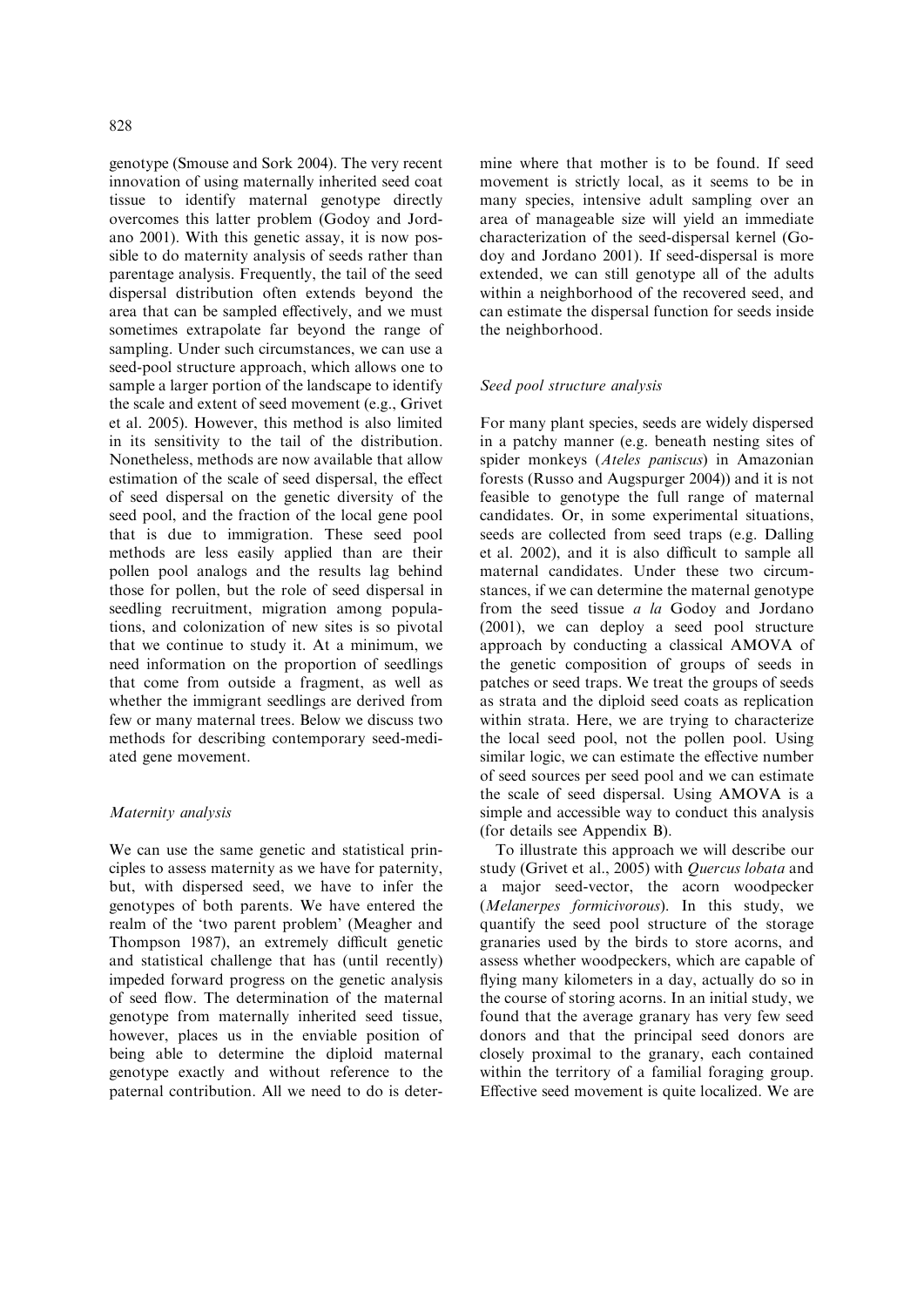aware of the jay studies in eastern North America and Europe that report long distance seed transport (e.g., Bossema 1979; Darley-Hill and Johnson 1981), and the particulars will obviously depend on the species in question, but the important point here is that the seed pool structure approach offers a general method of measuring seed dispersal distance  $(\delta)$ , as well as the impact of dispersal on seed pool diversity.

## Seed movement across the landscape: empirical studies

For seed dispersal, we have few genetic studies that describe the mean dispersal distance and shape of the curve (but see review by Schnabel 1998). Like pollen movement, to understand genetic connectivity within a landscape through seed dispersal, we should assess both the degree of isolation of a fragment and the number of incoming seeds sources (Table 1).

Unless a fragment is extremely isolated, we might expect moderate to high levels of seed inflow. In an early parentage study based on bi-parental exclusion analysis of seedlings, Dow and Ashley (1996) inferred that 6–14% of 100 sampled *Quercus macrocarpa* saplings appear to have immigrated into a 4-ha forest fragment. In a study of the animal-dispersed Prunus mahaleb, from an isolated location, Godoy and Jordano (2001) estimated 18% seed-inflow, and, in a study of seed movement across a fragmented landscape, Aldrich and Hamrick (1998) found that 68% of the seedlings of the tropical tree species Symphonia globulifera found in remnant forest stands were dispersed from outside the stands by bats.

Unlike pollen flow, the level of genetic diversity in the seed pool may be a significant issue. Schnabel et al. (1998) used a likelihood-based maternity analysis model to identify maternal trees for a large number of naturally established seedlings and saplings in two populations of *Gleditsia triacanthos* L. They estimated that 58% of the 313 progeny at one site and 46% of the 651 progeny at a second site could be attributed to just three females. In the same study of seed movement described above, Aldrich and Hamrick (1998) found that the immigrant seedlings were from a small number of isolated pasture trees. While the rate of seed flow into the fragments was high, the genetic diversity of the

derivative saplings was low, due to the small number of contributing seed donors. Sezen et al. (2005) obtained this same result from a study of the neotropical canopy palm species, Iriartea deltoidea. They found that all the seedlings in second growth forest sites were derived from old growth forest, but that 56% of the seedlings came from just two adults in old growth forest.

In short, we still have little information about seed-mediated gene flow in a landscape-scale context. From a genetic perspective, it is not clear how isolation and number of seed sources will influence the risk of loss of genetic variation in fragments (Table 1). Many studies have shown that anthropogenic disturbance results in a loss of vertebrate dispersal agents (e.g., Wright and Duber 2001), which may reduce the connectivity among fragments if it increases isolation (Table 1). For wind-dispersed species, the crucial factors will be the aerodynamics of dispersal (e.g., Soons et al. 2004). For animal-dispersed seeds, the effect of landscape fragmentation on propagule flow might be much more complex. It is true that some animals are minimally constrained by landscape features (e.g., bats, as described by Aldrich and Hamrick (1998)), but the dispersed seeds may be derived from only a few females, putting those populations at moderate risk of loss of genetic variation. We have described some examples of severe bottleneck effects, but we are far from having any reliable generalities about the causal conditions, and we still have almost no ability to predict which species are in real jeopardy.

#### Other approaches to seed flow

### Phylogeographical studies

Phylogeographic analyses shed light on the propensity of certain species to exhibit long-distance propagule flow and at what rate. For example, the post-glacial migration rates of European trees from southern refugia may be as high as 500 m per year for oaks (Le Corre et al. 1997), and this post-glacial range expansion seems to be best explained by longdistance seed dispersal (Davis 1981; Clark 1998). Austerlitz and Granier-Gere (2003) modeled various scenarios of seed dispersal and concluded that intermediate (20 km) and long-distance (50 km) dispersal events can both account for the coloniza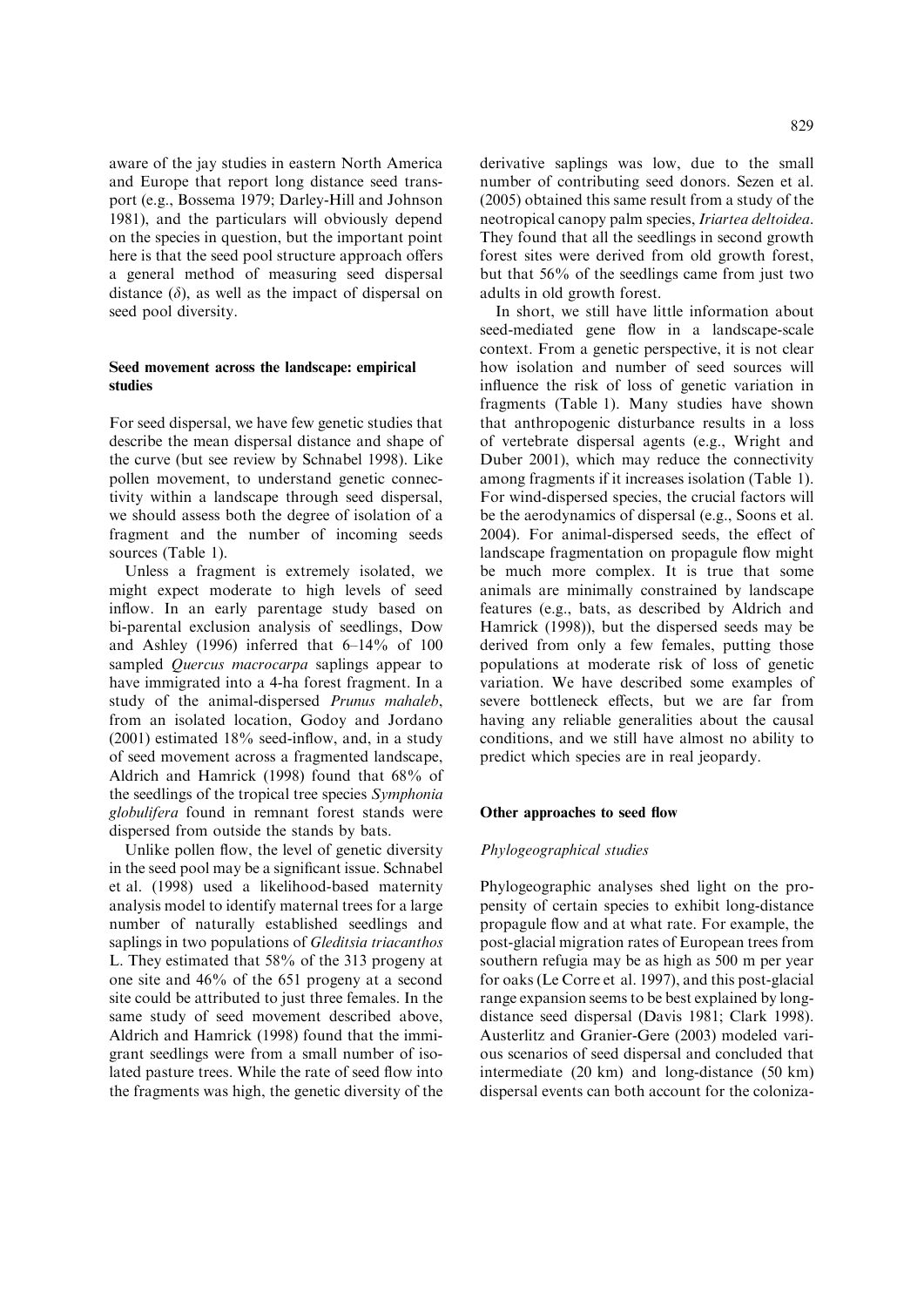tion rate in Europe, but the shorter values are much closerto the maximum observed distance of flight of 8 km reported for jays, dispersing European oak. In eastern North America, the paleo-ecological record has been interpreted as showing that migration of tree species can be as rapid as 500–1000 m per year, and a similarly high rate of spread has been proposed, based on pollen records (Davis 1981; Clark 1998). More recent analysis, using maternally inherited chloroplast DNA, suggests that the colonization rates may be closer to 100 m per year (McLachen et al. 2005), much closer to contemporary genetically based estimates of seed dispersal. Thus, the analysis of historical genetics may provide a good indication of the rate at which populations can recolonize an area, something that landscape ecologists would like to know.

Paleo-ecological observations might provide an estimate of the rate of migration through seed dispersal, but it is hard to know whether these rates reflect diffusion-dispersal processes like those we observe in contemporary populations, or whether historical long-distance dispersal may best explain colonization through 'jump dispersal' models (sensu Pielou 1979). Currently, the genetic approaches discussed in this paper apply to diffusion processes and leptokurtic dispersion kernels. If phylogeographic patterns are the result of 'jump dispersal' events, then paleo and contemporary studies may not be comparable. In fact, sporadic 'jump dispersal' events may be very difficult to detect in contemporary studies, because they will be rare and sporadic events, seldom encountered. Phylogeographical studies may provide insight about long-distance dispersal that is difficult to detect in contemporary populations, but before generalizing from the historical patterns, we need to think carefully about how to extrapolate these findings to contemporary populations in fragmented landscapes or how to extrapolate contemporary processes to historical conditions.

## Source population assignment

An important concern for biologists interested in landscape conncectivity is the actual source of incoming propagules. In theory, assignment techniques seem ideally suited for this purpose (e.g., Rannala and Mountain 1997; Cornuet et al. 1999; Pritchard et al. 2000; Paetkau et al. 2004; Manel

et al 2005). However, their applicability across a broad range of tree species may be limited by a variety of considerations (Berry et al. 2004; He et al. 2004). First, the typical microsatellite study, based on natural populations, uses less than 13 loci (Berry et al. 2004), which might not provide sufficient genetic resolution to identify source populations. Second, genetic composition of the set of populations being considered needs to differ sufficiently from each other to uniquely identify the source population (Smouse and Chevillon 1998), but recently derived fragments may not be sufficiently different, being remnants of the same parental population. Third, accurate assignment requires enumeration and sampling of all source populations within a prescribed area, and that can be a large challenge. In spite of its limitations, we mention this approach before closing, because many landscape ecologists who work on large spatial scales may benefit from this genetic method, particularly where our interest is in longdistance dispersal.

One illustrative example is the case of dispersal in a metapopulation (  $\sim$  12 km<sup>2</sup> area) of *Banksia* hookeriana, a fire-adapted shrub in southwestern Australia (He et al. 2004). Based on 221 individuals from 21 neighboring dune populations, and using 175 AFLP markers, they assigned 77% of the individuals to their local populations, 3% to one of the other populations,  $4\%$  to a population outside the metapopulation (at least  $>1.6$  km away), with 16% unassigned. This example illustrates the important role of inter-population seed dispersal in providing connectivity within the framework of an extensively distributed metapopulation, as it relates to a fire-prone habitat. This method, when applied to study systems that meet the assumptions of these models and succeed in accurately assigning individuals to a population, could provide significant detail on the shape and tail of the seed dispersal curve. In fact, the combination of the assignment methods with parentage or TwoGener approaches could provide excellent information on local and long-distance dispersal, but the cost in terms of sampling effort may be large.

#### Conclusions

Landscape connectivity is an important concept for landscape ecologists and population geneticists.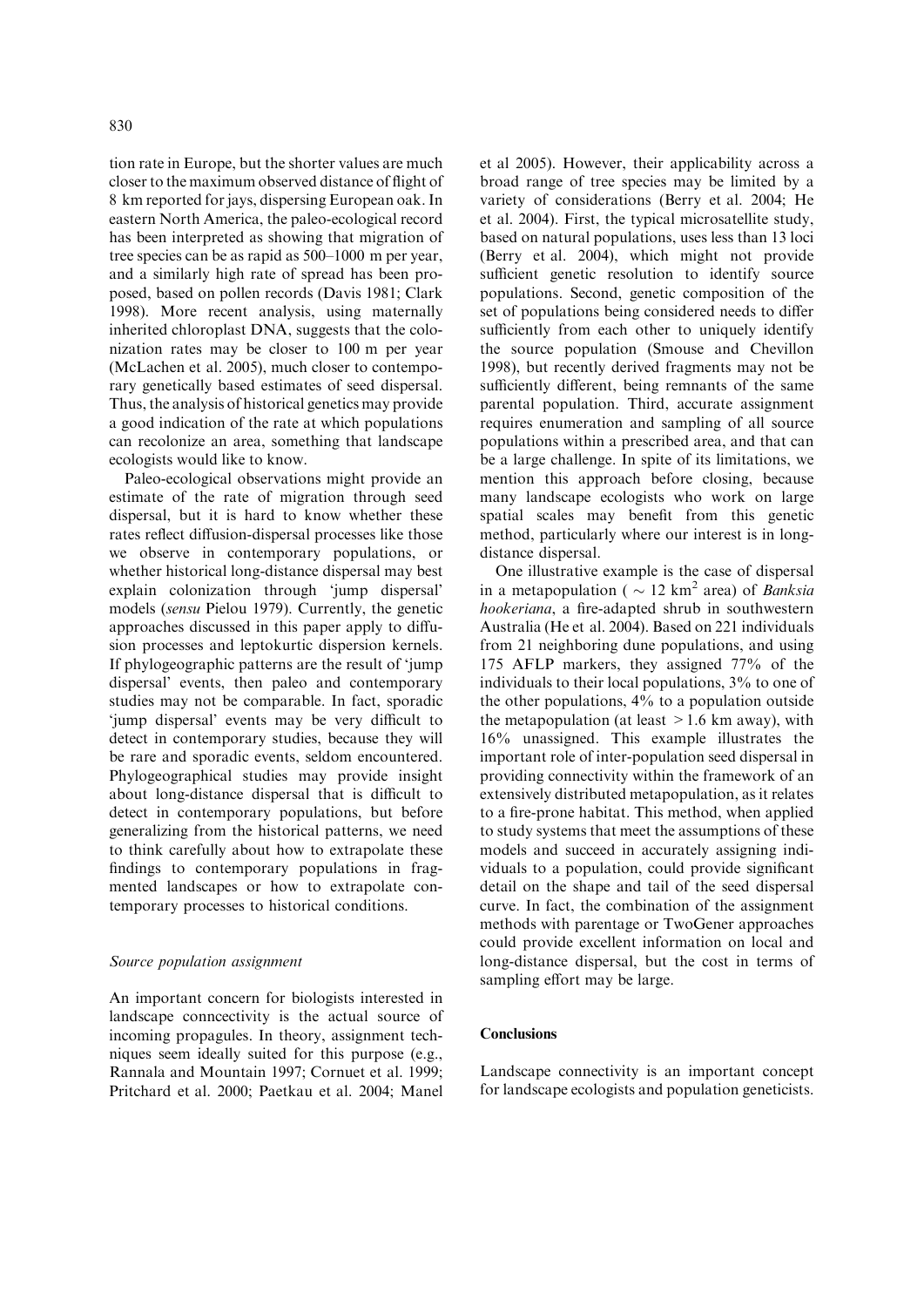A genetic analysis of landscape connectivity for plants includes both pollen and seed movement. Significant work has been done on pollen flow across a variety of landscapes. We agree with Hamrick (2004), who emphasizes the resilience of tree populations to being able to maintain diversity in the face of environmental change, because of (a) existing genetic diversity within populations, and (b) evidence that pollen-mediated gene flow among populations is high in many tree species. We should stress, however, that the extent of resilience to fragmentation is determined by both the amount of gene flow and the diversity of the pollen pool from which immigration is drawn. Thus, as populations become isolated, they are at future risk for loss of diversity, but to date, empirical studies of pollen flow into fragments are encouraging.

The state of the art on seed-mediated gene movement in contemporary populations lags far behind that for pollen movement, because it is more difficult to find dispersed seeds than dispersed pollen, and the logistics of distinguishing maternal plants are challenging. Notwithstanding the difficulties, seed dispersal is essential for colonization of new sites, and we need to know a great deal more than we do now. The existing evidence of seed dispersal in fragmented landscapes indicates seed dispersal can go beyond local sites (e.g., Aldrich and Hamrick 1998, Sezen et al. 2005), but genetic bottlenecks may result from limited numbers of seed sources in the colonizing pool. We need many more studies on movement of dispersal vectors, the effect of landscape characteristics, landscape change, and landscape fragmentation on them, and the consequences of losing native dispersal agents.

We have learned a great deal about pollen movement and a little about seed movement across extended landscapes, but we know little about the combined effects of the two processes. If seed dispersal creates bottlenecks at the time of colonization of fragments, subsequent high pollen flow might eventually mitigate the low genetic diversity, if the number of available pollen sources is not constrained. If pollen flow is extensive and results in seeds and seedlings, then seed dispersal from elsewhere that comes from just a few sources will not create a genetic bottleneck in the seedling pool. Beyond the interaction of pollen and seed flow is the interaction of pollen and seed flow with the landscape itself. So far, most of the work has ne-

glected the landscape quality within and among fragments. Landscape quality may affect gene flow processes dramatically. Thus, we are still far from an effective integration of population genetics and landscape ecology. We will need that integration if we are to model the impact of changing landscapes on propagule movement, with its all of its ensuing consequences for genetic connectivity and demographic processes.

#### Acknowledgements

The authors would like to thank J. Annucio-Robledo, R. Buchwalter, E. Gonzales, D. Grivet, D. Hardesty, A. Pluess, and B. Wang and two anonymous reviewers for comments on this manuscript. VLS received research support from NSF-BSR-0089445 and University of California, Los Angeles. PES was supported by USDA/NJAES-17111, NSF-DEB-0089238, and NSF-DEB-0211430.

# Appendix A: The neighborhood model of parentage analysis

Here we provide a brief recap of the formal logic behind the 'Neighborhood' model of paternity analysis. Consider the ith focal female, whose genotype is designated  $F_i$ , her *j*th offspring, whose genotype is designated  $O_{ij}$ , and the kth candidate male, whose genotype is designated  $M_k$ . We sample and genotype all of the candidate males  $(k = 1, \dots, K)$  within a circle of chosen radius (say 100 m) of the index female, and sample and measure her distance to each of those males  $(z_{ik})$ . The candidate males outside the circle are not exhaustively genotyped, though we sometimes collect a sample of adults for population characterization.

The standard strategy is to build a complex likelihood function that includes differential male reproductive contributions (usually dependent on inter-mate distances), a provision for the rate of selfing  $(s)$ , and an immigration rate  $(m)$  that describes the fraction of male parentage that comes from outside the circle. A typical likelihood function for the jth seed of the ith mother, allowing for all males (both the specifically sampled males from inside the neighborhood and those from outside), takes the form: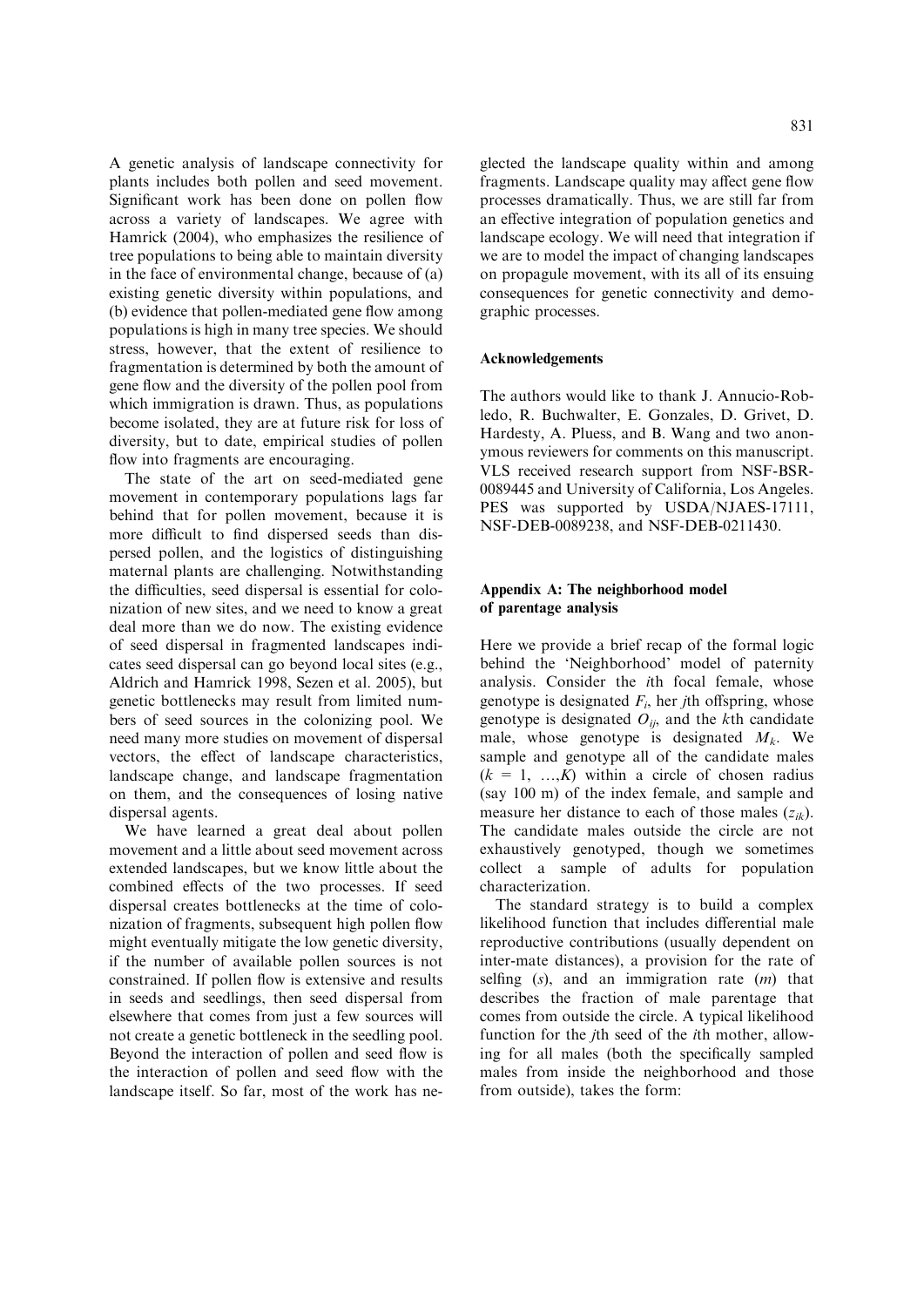$$
Pr(O_{ij}|M_i, all possible males)
$$
  
=  $s \cdot Pr(O_{ij}|M_i \equiv F_i)$   
+  $(1-m-s) \cdot \sum_{K=1}^{K} \lambda_{ki} \cdot Pr(O_{ij}|M_i \neq F_k)$   
+  $m \cdot Pr(O_{ij}|M_i, outsidepollenpool).$  (A1)

Now,  $\lambda_{ki}$  is the relative contribution of the kth male to the ith female, a measure of his overall mating success, as well as a function of the inter-mate distance. The  $Pr(O_{ii} | M_i \equiv F_i)$ , Pr  $(O_{ii} | M_i \neq F_k)$ , and  $Pr(O_{ii} | M_i)$ , outside pollen pool) are the mendelian probabilities of obtaining the genotype  $O_{ij}$  from the maternal genotype  $M_i$ , given a male gamete provided by selfing, by outcrossing from within the neighborhood, and by drawing a pollen grain from an external (Hardy–Weinberg) gene pool, respectively. The joint probability of all N progeny is

$$
\Pr(\text{of all } O_{ij}, j = 1, ..., N)
$$
\n
$$
= \prod_{N}^{j=1} \Pr(O_{ij}, \text{all possible males}), \quad (A2)
$$

since each offspring is an independent sampling event. We optimize (A2) for the choice of all the parameters simultaneously. This approach is called the 'neighborhood model' (see reviews in Burczyk et al. 2004; Smouse and Sork 2004). For our purpose of measuring connectedness, the immigration parameter  $m$  is the primary target, but we must simultaneously estimate the selfing rate, the variation in male mating success rates, and the distance function as well.

We can use similar methods to model the likelihood of maternal contributions to a seed pool collection. Suppose we locate and genotype the jth seed atsome reference position on the landscape (a patch of recruits, a seed cache, or a forest fragment), and can genotype and map all of the potential mothers (seed donors) in the neighborhood (or fragment). We can replace Eq. (A1) with the likelihood that the jth seed has the ith maternal genotype as

 $Pr(O_i)$  all possible females)

$$
= (1 - m) \cdot \sum_{i=1}^{I} \lambda_i \cdot \Pr(z_{ij})
$$
  
+ m \cdot \Pr(O\_j = M\_i | outside maternal pool). (A3)

The  $\lambda_i$  are the relative seed-fecundities of the respective females, and  $Pr(z_{ii})$  describes the declining probability of seed transport with increasing distance. Here, the interest is in  $m$ , but we must jointly estimate the  $\lambda$ 's and the form of  $Pr(z_{ii})$ , typically a declining exponential function of distance. The likelihood equation is proportional to the product of Eq. (A3), over all sampled seeds within the neighborhood. Because we have poor knowledge of the 'outside' maternal candidates and no information on their precise locations, we assume that immigrant seed is drawn at random from a Hardy–Weinberg gene pool.

#### Appendix B: Twogener analysis of pollen structure

Here we develop an analysis of 'pollen structure' within a population, a measure of the divergence of pollen pools sampled by different mothers, without attempting to determine the male parentage of any particular offspring. We sample a series of seed-donor (maternal) individuals, spread out across the landscape, far enough apart that they should be sampling different arrays of pollen donors. From each mother, we sample as set of offspring (seed), and we genotype all the mothers and seed.

The first task is to infer the male gamete from the diploid genotypes of the mother and the seed. For L genes, each male gamete has an L-locus gametic genotype. For any pair of male gametes, whether they are sampled from the same mother or different mothers, we compute a squared intergametic distance. For the lth gene, the squared distance between the hth and jth male gametes is '0' if they have the same allele and '1' otherwise. The squared genetic distance between any two male gametes is simply the sum over all  $L$  genes of the '0's and '1's, so  $0 \leq d_{hj}^2 \leq L$ . For example, two male gametes of genotypes  $A_1B_3C_2D_4E_5$  and  $A_1B_2C_4D_4E_1$ , respectively, have a squared intergametic distance of  $d_{hj}^{2} = (0 + 1 + 1 + 0 + 1)$  $= 3$ , a Manhattan (city block) metric that is Euclidean. There are cases where the mother and seedling are of identical heterozygous genotype for some locus (for example,  $A_1A_3$ ), and we cannot determine which parent contributed which allele. The genetic distance is between '0' and '1' for that locus (see Smouse et al. (2001) for more detail), a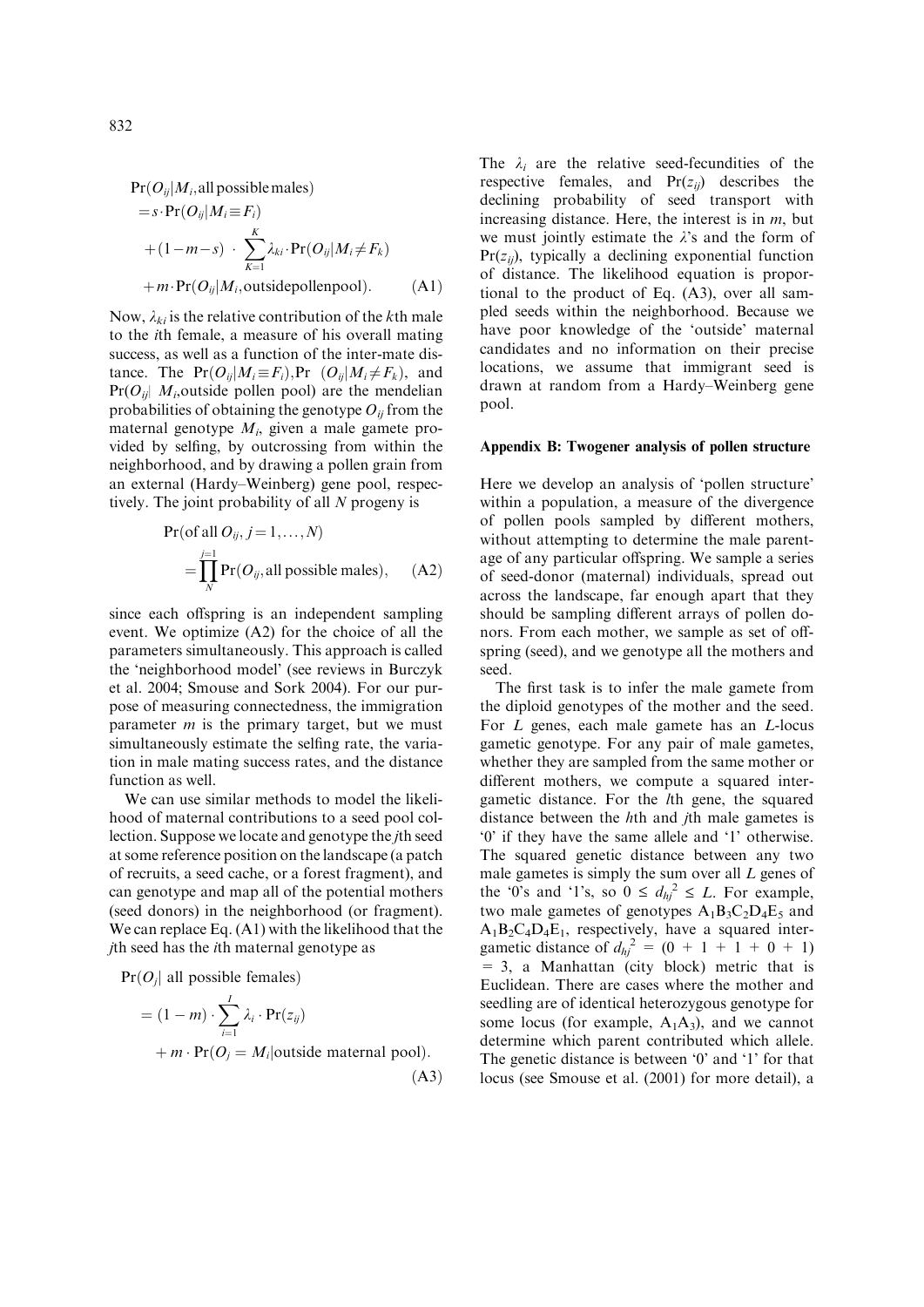nuance that requires attention but that does not alter the logic to follow. Taking the  $N(N - 1)$  pairs of male gametes in the study, we construct an Ndimensional square matrix of genetic distances, D, organized into G maternal sibships, thusly

$$
D = \begin{vmatrix} D_{11} & D_{12} & D_{13} & \dots & D_{1G} \\ D_{21} & D_{22} & D_{23} & \dots & D_{2G} \\ D_{31} & D_{32} & D_{33} & \dots & D_{3G} \\ \dots & \dots & \dots & \dots & \dots \\ D_{GI} & D_{G2} & D_{G3} & \dots & D_{GG} \end{vmatrix}
$$
 (B1)

where the diagonal block  $D_{33}$  (for example) contains the genetic distances between male gametes sampled from the 3rd mother, and where the offdiagonal block  $D_{1G}$  (for example) contains the genetic distances between male gametes sampled from the 1st mother and those from the Gth mother. The point of the exercise is to partition the total pollen pool variation into separate components for variation within mothers and variation among mothers. Our distance measure is Euclidean, by construction, and the sum of all the elements within the matrix, without regard to sibship, yields the sum of squared deviations for the total collection of male gametes in the study, barring a sample size constant. Formally, we have  $SSD(Total) = sum(D) \div 2N \cdot (N-1)$ . If there are  $J_i$  offspring in the *i*th maternal sibship, then the within-maternal sibship (within-mother) sum of squared deviations is

$$
SSD(\text{Within Sibship}) = \sum_{i=1}^{G} \frac{\text{sum}(D_{ii})}{J_i \cdot (J_i - 1)}, \quad (B2)
$$

and the among-sibship (among-mother) sum of squared deviations is measured as the difference,

 $SSD(A$ mong sibship) =  $SSD(Total)$  $-$  SSD(Within Sibship).  $(B3)$ 

We have exactly what we need for an Analysis of Molecular Variance (Excoffier et al. 1992). This method is standard in population genetics, and sums of squared deviations are converted into mean squared deviations, and from there into estimated variance components within and among maternal sibships,  $\sigma_w^2$  and  $\sigma_A^2$ , respectively. The final step is to compute the fraction of the inter-male-gamete variation that is accounted for by differences in the maternal draw

833

of pollen, specifically  $\Phi_{\text{ft}} = \sigma_A^2/(\sigma_w^2 + \sigma_A^2)$ , and analog of the 'population structure' measure of population divergence,  $F_{st}$  (see Cockerham and Weir 1993).

Using population genetic theory, we can extract two types of information from estimates of  $\Phi_{\text{ft}}$ , a measure of the 'effective number of pollen donors' pollinating the average female  $(N_{ep})$ , and a measure of the average distance of effective pollen dispersal ( $\delta$ ). Essentially, ( $N_{ep}$ ) is the effective number of pollen donors that would comprise a randomly mating population. Because pollen sources are not represented equally among progeny, this number is often much smaller than the absolute number of contributing pollen donors (Smouse and Sork 2004). If the sampled mothers are spaced far enough apart on the landscape that they draw pollen from completely different males, then we can translate  $(N_{ep}) \approx [1/2 \Phi_{ft}]$ . If they are closer than that, we need small adjustments in the estimate (Austerlitz and Smouse 2001). To translate  $\Phi_{ft}$  into an estimate of pollination distance, we must assume some family of pollen dispersal curves. The field is now moving toward generic use of the exponential power family of distributions, characterized by a scale  $(\alpha)$  and a shape  $(\beta)$ parameter (Clark 1998)

$$
\Pr(z_{ik}|\alpha,\beta) = \frac{\beta}{2\pi\alpha^2 \Gamma(2/\beta)} \cdot \exp\left\{-\left(\frac{z_{ik}}{\alpha}\right)^{\beta}\right\} \quad (B4)
$$

where  $z_{ik}$  is the inter-mate distance, and  $\Gamma(\cdot)$  classic gamma function (Abramowitz and Stegun 1964). To estimate the  $\alpha$  and  $\beta$  parameters, we compare the separation of all pairs of maternal sibships, and use numerical integration to solve for the estimates (Austerlitz et al. 2004). The estimates of  $\alpha$  and  $\beta$  are converted to an estimate of the average pollination distance is  $\delta = \alpha \cdot \Gamma(3/\beta) \div \Gamma(2/\beta)$ (Abramowicz and Stegun 1964).

An extension to seed structure requires only two small changes: (i) a change in the definition of sampling strata, and (ii) a change from haploid scoring of pollen genotypes to diploid scoring of maternal (seed coat) genotypes. Here, the sampling strata are the spatial sampling units from which seeds are collected, typically seed patches, seed caches, or seed traps. The individual seeds represent the replication within strata. Relative to genotypic scoring, Peakall et al. (1995) present a diploid scoring convention that is completely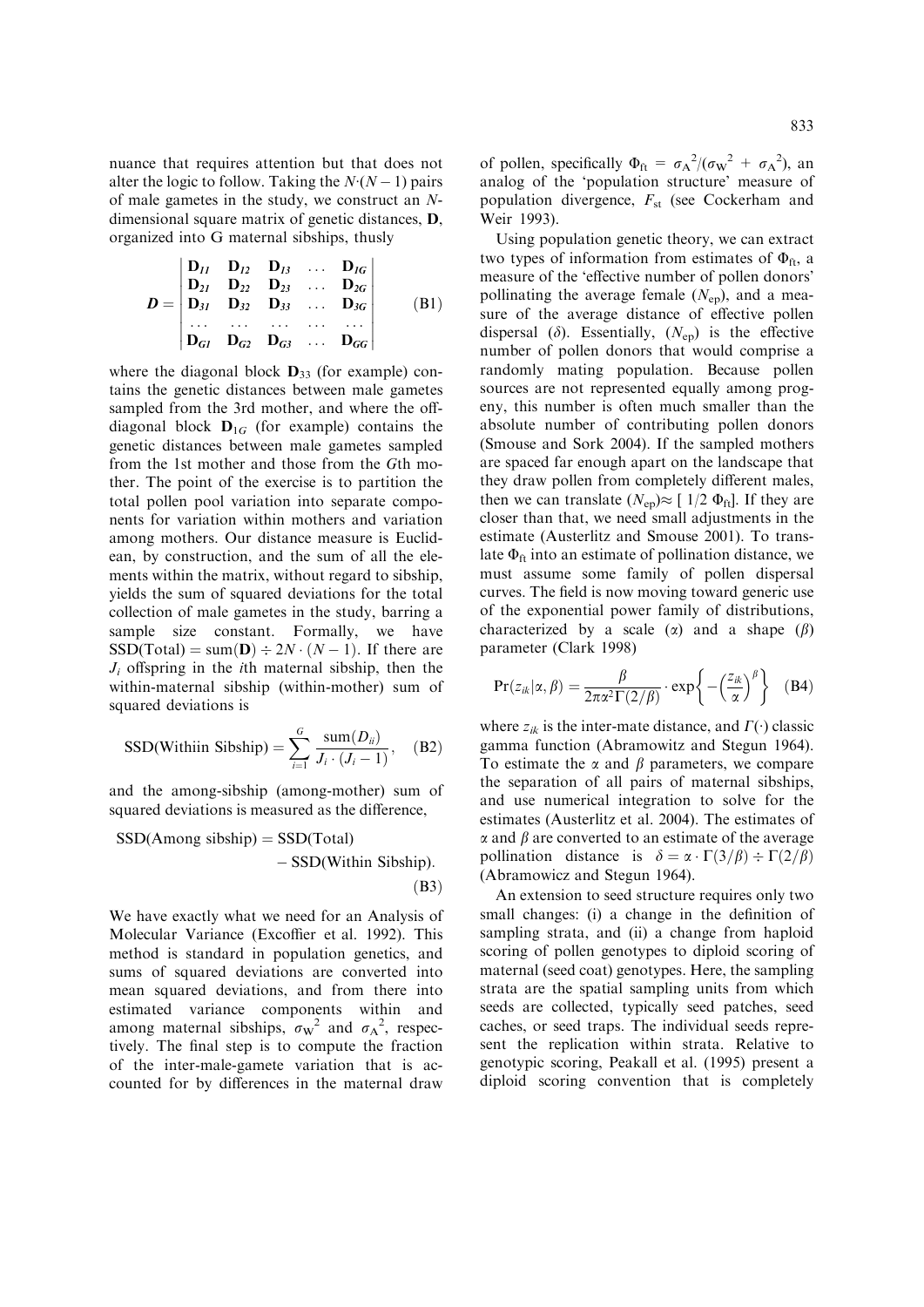analogous to that we have described above for haploid pollen genotypes.

#### References

- Abramowitz M. and Stegun I.A. 1964. Handbook of Mathematical Functions with Formulas, Graphs and Mathematical Tables. U.S. Govt. Print. Office, Washington.
- Adams W.T., Griffin A.R. and Moran G.F. 1992. Using paternity analysis to measure effective pollen dispersal in plant populations. Am. Natural. 140: 762–780.
- Aldrich P.R. and Hamrick J.L. 1998. Reproductive dominance of pasture trees in fragmented tropical forest mosaic. Science 281: 103–105.
- Austerlitz F. and Garnier-Gere P.H. 2003. Modeling the impact of colonisation on genetic diversity and differentiation of forest trees: interaction of life cycle, pollen flow and seed long-distance dispersal. Heredity 90: 282–290.
- Austerlitz F. and Smouse P.E. 2001. Two-generation analysis of pollen flow across a landscape. II. Relation between  $\phi_{\phi\tau}$ , pollen dispersal and interfemale distance. Genetics 157: 851–857.
- Austerlitz F. and Smouse P.E. 2002. Two-generation analysis of pollen flow across a landscape. IV. Estimating the dispersal parameter. Genetics 161: 355–363.
- Austerlitz F., Dick C.W., Dutech C., Klein E.K., Oddou-Muratorio S., Smouse P.E. and Sork V.L. 2004. Using genetic markers to estimate the pollen dispersal curve. Mol. Ecol. 13: 937–954.
- Berry O., Tocher M.D. and Sarre S.D. 2004. Can assignment tests measure dispersal? Mol. Ecol. 13: 551–561.
- Bossema I. 1979. Jays and oaks eco-ethological study of a symbiosis. Behaviour 70: 1–117.
- Brookshire B. and Hauser C. 1993. The Missouri forest ecosystem project. In: Gillespie A.R., Parker G.R., Pope P.E. and Rink G. (eds), Proceedings of the 9th Central Hardwood Forest Conference. USDA, Forest Service, North Central Forest Experiment Station, General Technical Report NC-161, St. Paul, Minnessota, pp. 289–306.
- Burczyk J., Adams W.T., Moran G.F. and Griffin A.R. 2002. Complex patterns of mating revealed in a *Eucalyptus regnans* seed orchard using allozyme markers and the neighbourhood model. Mol. Ecol. 11: 2379–2391.
- Burczyk J. and Chybicki I.J. 2004. Cautions on direct gene flow estimation in plant populations. Evolution 58: 956–963.
- Burczyk J., DiFazio S.P. and Adams W.T. 2004. Gene flow in forest trees: how far do genes really travel? Forest Genet. 11: 179–192.
- Clark J.S. 1998. Why trees migrate so fast: confronting theory with dispersal biology and the paleorecord. Am. Natural. 152: 204–224.
- Cockerham C.C. and Weir B.S. 1993. Estimation of gene flow from F-statistics. Evolution 47: 855–863.
- Cornuet J.M., Piry S., Luikart G., Estoup A. and Solignac M. 1999. New methods employing multilocus genotypes to select or exclude populations as origins of individuals. Genetics 153: 1989–2000.
- Dalling J.W., Muller-Landau H.C., Wright S.J. and Hubbell S.P. 2002. Role of dispersal in the recruitment limitation of Neotropical pioneer species. J. Ecol. 90: 714–727.
- Darley-Hill S. and Johnson W.C. 1981. Acorn dispersal by the blue jay Cyanocitta cristata. Oecologia 50: 231–232.
- Davis M.B. 1981. Quaternary history and the stability of forest communities. In: West D.C., Shugart H.H. and Botkin D.B. (eds), Forest Succession: Concepts and Application. Springer-Verlag, New York, pp. 132–153.
- Devlin B. and Ellstrand N.C. 1990. The development and application of a refined method for estimating gene flow from angiosperm paternity analysis. Evolution 44: 248–259.
- Dick C.W., Etchelecu G. and Austerlitz F. 2003. Pollen dispersal of Neotropical trees (Dinizia excelsa: Fabaceae) by native insects and African honeybees in pristine and fragmented Amazonian rainforest. Mol. Ecol. 12: 753–764.
- Dow B.D. and Ashley M.V. 1996. Microsatellite analysis of seed dispersal and parentage of saplings in bur oak, Quercus macrocarpa. Mol. Ecol. 5: 615–627.
- Dunphy B.K., Hamrick J.L. and Schwagerl J. 2004. A comparison of direct and indirect measures of gene flow in the bat-pollinated tree Hymenaea courbaril in the dry forest life zone of southwestern Puerto Rico. Int. J. Plant Sci. 165: 427– 436.
- Dyer R.J. 2002. Contemporary pollen movement in shortleaf pine, Pinus echinata Mill. Ph.D. Dissertion. Department of Biology, University of Missouri-St. Louis, 140 pp.
- Ellstrand N.C. 1984. Multiple paternity within the fruits of the wild radish Raphanus sativus. Am. Natural. 123: 819–828.
- Ellstrand N.C. and Elam D.R. 1993. Population genetics of small population size: implications for plant conservation. Annu. Rev. Ecol. Syst. 23: 217–242.
- Epperson B.K. 2003. Geographical Genetics. Princeton University Press, Princeton.
- Essen-Moller E. 1938. Die Beweiskraft der Ähnlichkeit im Vatershaftsnachweis. Theoretische Grundlagen. Mitt. Anthropol. Ges. Wien 68: 9–53.
- Excoffier L., Smouse P.E. and Quattro J.M. 1992. Analysis of molecular variance inferred from metric distances among DNA haplotypes: application to human mitochondrial DNA restriction data. Genetics 131: 479–491.
- Fernández-M J.J. and Sork V.L. 2005. Mating patterns of a subdivided population of the Andean oak (Quercus humboldtii Bonpl. Fagaceae). J. Hered.
- Fernández-M J.J. and Sork V.L. Patterns of genetic variation in fragmented forest stands of the Andean oak Quercus humboldtii Bonpl. (Fagaceae). Biotropica (in press).
- Frankham R., Ballou J.D. and Briscoe D.A. 2002. Introduction to Conservation Genetics. Cambridge University Press, Cambridge, UK.
- Fuchs E.J., Lobo J.A. and Quesada M. 2003. Effects of forest fragmentation and flowering phenology on the reproductive success and mating patterns of the tropical dry forest tree Pachira quinata. Conserv. Biol. 17: 149–157.
- Gerber S., Chabrier P. and Kremer A. 2003. FAMOZ: a software for parentage analysis using dominant, codominant and uniparentally inherited markers. Mol. Ecol. Notes 3: 479– 481.
- Godoy J.A. and Jordano P. 2001. Seed dispersal by animals: exact identification of source trees with endocarp DNA microsatellites. Mol. Ecol. 10: 2275–2283.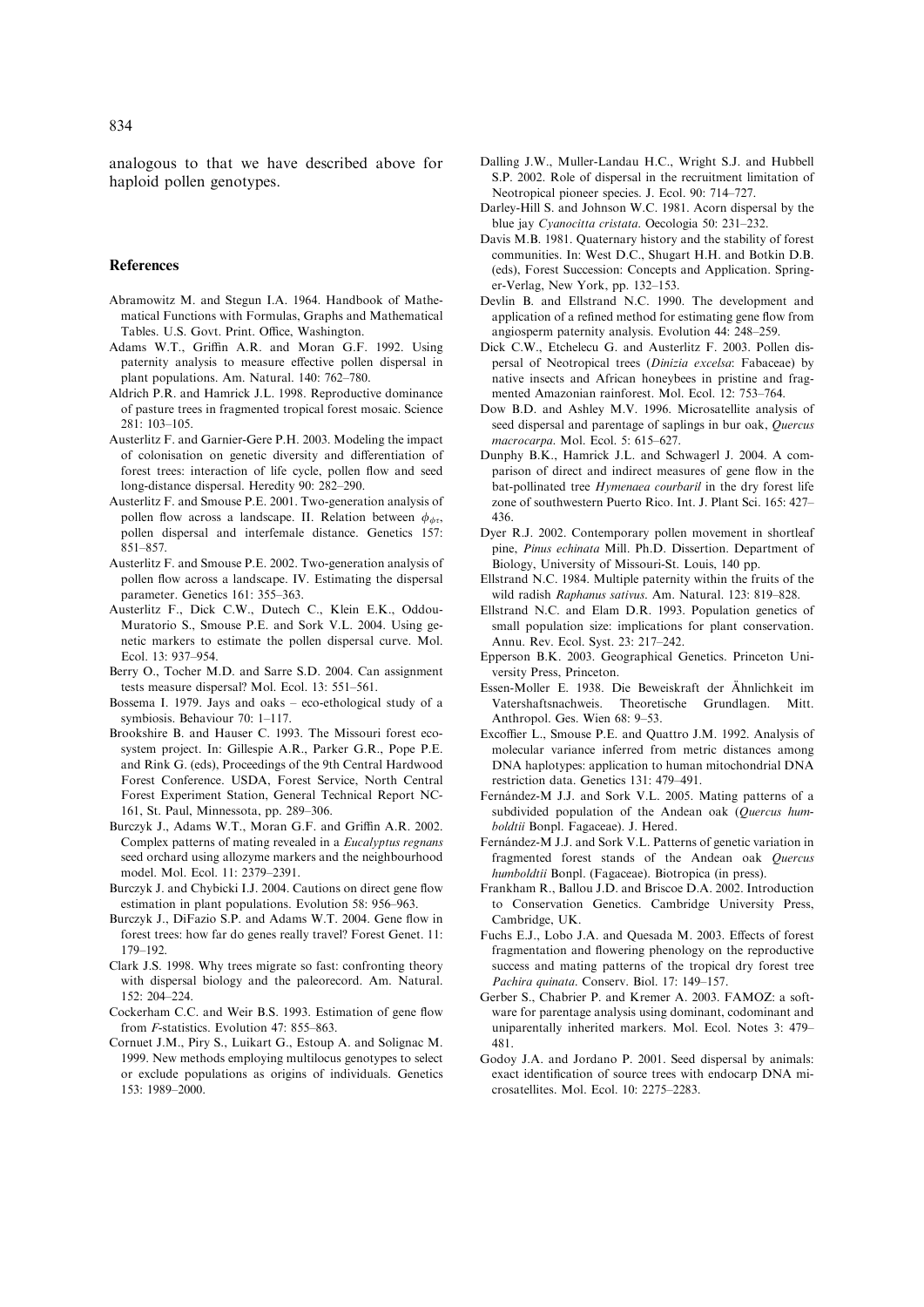- Grivet D., Sork V.L. and Smouse P.E. 2005. A novel approach to an old problem: tracking dispersed seeds. Mol. Ecol. 14: 3585–3595.
- Hamrick J.L. 2004. Response of forest trees to global environmental changes. Forest Ecol. Manage. 197: 323–335.
- Hamrick J.L. and Nason J.D. 2000. Gene flow in forest trees. In: Boyle T.J.B., Young A. and Boshier D. (eds), Forest Conservation Genetics: Principles and Practice. CIFOR and CSIRO, Australia, pp. 81–90.
- Harrison S. and Hastings A. 1996. Genetic and evolutionary consequences of metapopulation structure. Trends Ecol. Evol. 11: 180–183.
- He T.H., Krauss S.L., Lamont B.B., Miller B.P. and Enright N.J. 2004. Long-distance seed dispersal in a metapopulation of Banksia hookeriana inferred from a population allocation analysis of amplified fragment length polymorphism data. Mol. Ecol. 13: 1099–1109.
- Holderegger R., Kamm U. and Gugerli F. The meaning of genetic diversity. Landscape Ecol.
- Irwin A.J., Hamrick J.L., Godt M.J.W. and Smouse P.E. 2003. A multi-year estimate of the effective pollen donor pool for Albizia julibrissin. Heredity 90: 187–194.
- James T., Vege S., Aldrich P. and Hamrick J.L. 1998. Mating systems of three tropical dry forest tree species. Biotropica 30: 587–594.
- Kabrick J.M., Jensen R.G., Shifley S.R. and Larsen D.R. 2002. Wood vegetation following even-aged, uneven-aged, and no-harvest treatments on the Missouri Ozark Forest Ecosystem Project sites. In: Shifley S.R. and Kabrick J.M. (eds), Proc. Second Missouri Ozark Forest Ecosystem Symposium: Post-treatment Results of the Landscape Experiment; 2000 October 17–18; St. Louis, MO. Gen. Tech. Rep. NC-227. U.S. Department of Agriculture Forest Service North Central Forest Experiment Station, St. Paul, MN, pp. 84–101.
- LeCorre V., Machon N., Petit R.J. and Kremer A. 1997. Colonization with long-distance seed dispersal and genetic structure of maternally inherited genes in forest trees: a simulation study. Genet. Res. 69: 117–125.
- Ledig F.T. 1992. Human impacts on genetic diversity in forest ecosystems. Oikos 63: 87–108.
- Manel S., Gaggiotti O.E. and Waples R.S. 2005. Assignment methods: matching biological questions with appropriate techniques. Trends Ecol. Evol. 20: 136–142.
- Manel S., Schwartz M.K., Luikart G. and Taberlet P. 2003. Landscape genetics: combining landscape ecology and population genetics. Trends Ecol. Evol. 18: 189–197.
- Marshall T.C., Slate J., Kruuk L.E.B. and Pemberton J.M. 1998. Statistical confidence for likelihood-based paternity inference in natural populations. Mol. Ecol. 7: 639–655.
- McLachlan J.S., Clark J.S. and Manos Paul S. 2005. Molecular indicators of tree migration capacity under rapid climate change. Ecology 86: 2088–2098.
- Meagher T.R. and Thompson E. 1987. Analysis of parentage for naturally established seedlings of Chamaelirium luteum Liliaceae. Ecology 68: 803–812.
- Nason J.D. and Hamrick J.L. 1997. Reproductive and genetic consequences of forest fragmentation: two case studies of Neotropical canopy trees. J. Hered. 88: 264–276.
- Nason J.D., Herre E.A. and Hamrick J.L. 1996. Paternity analysis of the breeding structure of strangler fig populations:

evidence for substantial long-distance wasp dispersal. J. Biogeogr. 23: 501–512.

- Paetkau D., Slade R., Burden M. and Estoup A. 2004. Genetic assignment methods for the direct, real-time estimation of migration rate: a simulation-based exploration of accuracy and power. Mol. Ecol. 13: 55–65.
- Peakall R., Smouse P.E. and Huff D.R. 1995. Evolutionary implications of allozyme and RAPD variation in diploid populations of dioecious buffalograss (Buchloë dactyloides (Nutt.) Engelm.). Mol. Ecol. 4: 135–147.
- Pielou E.C. 1979. Biogeography. Wiley-Interscience, New York, New York, USA.
- Pritchard J.K., Stephens M. and Donnelly P. 2000. Inference of population structure using multilocus genotype data. Genetics 155: 945–959.
- Rannala B. and Mountain J.L. 1997. Detecting immigration using multilocus genotypes. Proc. Natl. Acad. Sci. USA 94: 9197–9201.
- Ritland K. 1989. Correlated matings in the partial selfer Mimulus guttatus. Evolution 43: 848–859.
- Ritland K. 1990. A series of FORTRAN computer programs for estimating plant mating systems. J. Hered. 81: 235–237.
- Robledo-Arnuncio J.J., Alía R. and Gil L. 2004. Increased selfing and correlated paternity in a small population of a predominantly outcrossing conifer, Pinus sylvestris. Mol. Ecol. 13: 2567–2577.
- Rocha O.J. and Aguilar G. 2001. Variation in the breeding behavior of the dry forest tree Enterolobium cyclocarpum (Guanacaste) in Costa Rica. Am. J. Bot. 88: 1600–1606.
- Roeder K., Devlin B. and Lindsay B.G. 1989. Applications of maximum likelihood methods to population genetic data for the estimation of individual fertilities. Biometrics 45: 363– 379.
- Russo S.E. and Augspurger C.K. 2004. Aggregated seed dispersal by spider monkeys limits recruitment to clumped patterns in Virola calophylla. Ecol. Lett. 7: 1058–1067.
- Saunders D.A., Hobbs R.J. and Margules C.R. 1991. Biological consequences of ecosystem fragmentation: a review. Conserv. Biol. 5: 18–32.
- Schnabel A. 1998. Parentage analysis in plants: mating systems, gene flow, and relative fitness. In: Carvalho G.R. (ed.), Advances in Molecular Ecology. IOS Press, Burke, Virginia, USA pp. 173–189.
- Schnabel A., Nason J. and Hamrick J. 1998. Understanding the population genetic structure of Gleditsia triacanthos L.: seed dispersal and variation in female reproductive success. Mol. Ecol. 7: 819–832.
- Sezen U.U., Chazdon R.L. and Holsinger K.E. 2005. Genetic consequences of tropical second-growth forest regeneration. Science 307: 891–891.
- Smouse P.E. and Chevillon C. 1998. Analytical aspects of population-specific DNA-fingerprinting for individuals. J. Hered. 89: 143–150.
- Smouse P.E., Dyer R.J., Westfall R.D. and Sork V.L. 2001. Two-generation analysis of pollen flow across a landscape. I. Male gamete heterogeneity among females. Evolution 55: 260–271.
- Smouse P.E., Meagher T.R. and Kobak C.J. 1999. Parentage analysis in Chamaelirium luteum (L.) Gray (Liliaceae): why do some males have higher reproductive contributions? J. Evol. Biol. 12: 1069–1077.